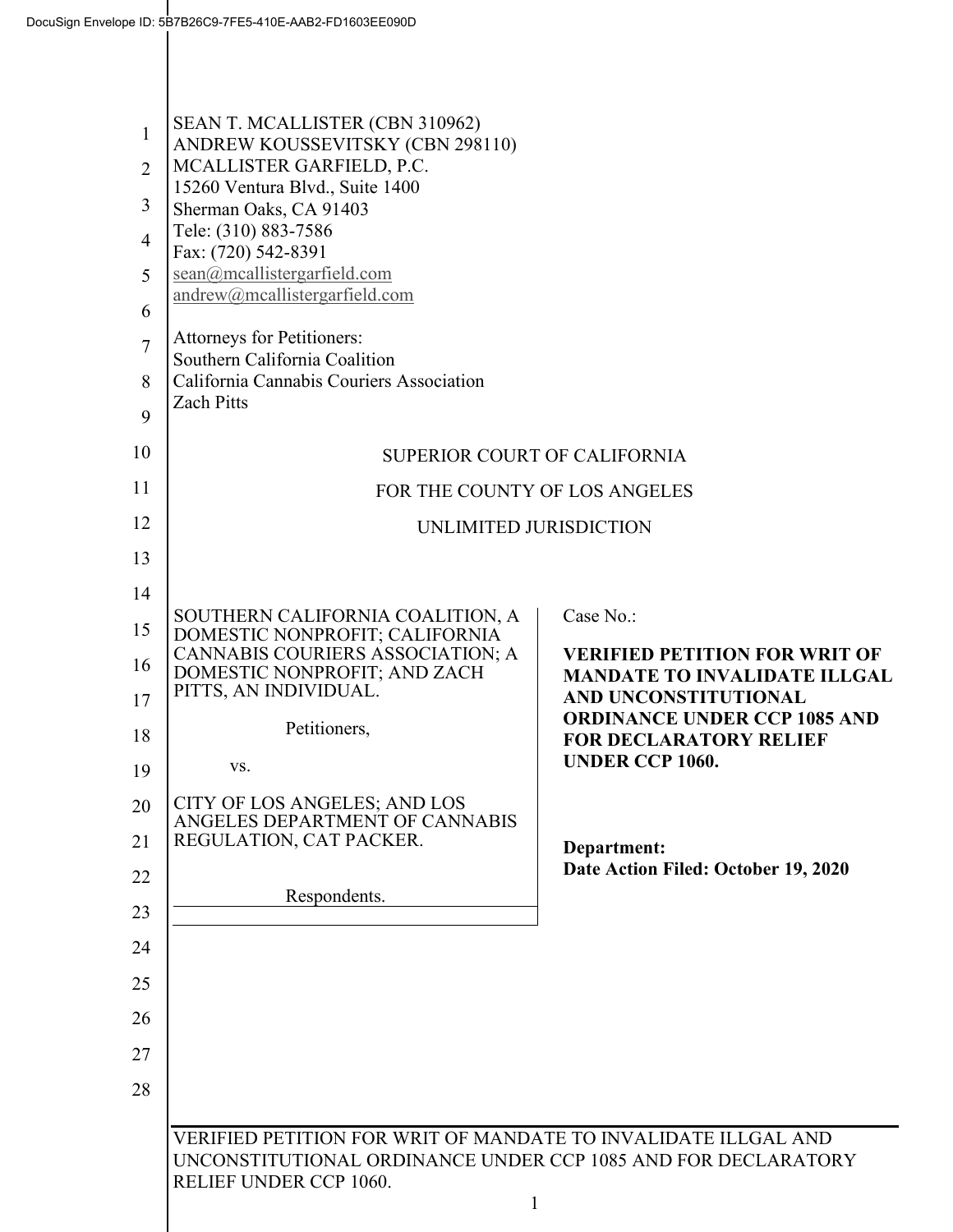| $\mathbf{1}$   | <b>INTRODUCTION</b>                                                                               |  |
|----------------|---------------------------------------------------------------------------------------------------|--|
| $\overline{2}$ | The Respondents - the City of Los Angeles ("City"), its Department of Cannabis<br>1.              |  |
| 3              | Regulation ("DCR"), and the DCR Executive Director Cat Packer - have so poorly implemented        |  |
| $\overline{4}$ | and unreasonably delayed cannabis regulations in the City related to cannabis delivery licenses   |  |
| 5              | that they took away clear rights granted to the Petitioners under law.                            |  |
| 6              | Prior to the summer of 2020, the Los Angeles Municipal Code required the<br>2.                    |  |
| 7              | Respondents to accept and process applications for 20 non-social equity delivery licenses in the  |  |
| 8              | City. These delivery licenses were to be issued under what was known as the Delivery Pilot        |  |
| 9              | Program, which also included licenses for 40 social equity applicants. See the former Los Angeles |  |
| 10             | City Code Section 104.06.1(f).                                                                    |  |
| 11             | Prior to the summer of 2020, DCR committed in writing to begin accepting these<br>3.              |  |
| 12             |                                                                                                   |  |
| 13             | non-social equity delivery applications immediately after Round I of Phase 3 licensure was        |  |
| 14             | completed. However, the City dragged out implementation of Round I of Phase 3 for several         |  |
| 15             | years. When the City did finally proceed with Round I of Phase 3, the implementation of this      |  |
| 16             | round was botched and several applicants for that round complained that the City violated their   |  |
| 17             | rights by allowing some parties to apply early for cannabis licenses. DCR poor implementation     |  |
| 18             | led to several lawsuits, including the Social Equity Owners and Workers Association v. City of    |  |
| 19             | Los Angeles ("Shockley") case, case number 20STCP1426 in Superior Court of Lost Angeles           |  |
| 20             | County.                                                                                           |  |
| 21             | Due to the well founded allegations in the Shockley case, the City unreasonably<br>4.             |  |
| 22             | delayed implementation of the Delivery Pilot Program for at least nine months while an audit of   |  |
| 23             | its handling of Round I of Phase 3 was conducted. Had the City not improperly implemented         |  |
| 24             | Round I Phase 3 of licensing, the Delivery Pilot Program would not have been unreasonably         |  |
| 25             | delayed and the Petitioners or their members would have been able to apply for the 20 non-social  |  |
| 26             | equity delivery license in the fall of 2019 or winter of 2020. Instead, while cannabis delivery   |  |
| 27             | licensing was unreasonably delayed, the City Council amended the Ordinance at DCR's request       |  |
| 28             |                                                                                                   |  |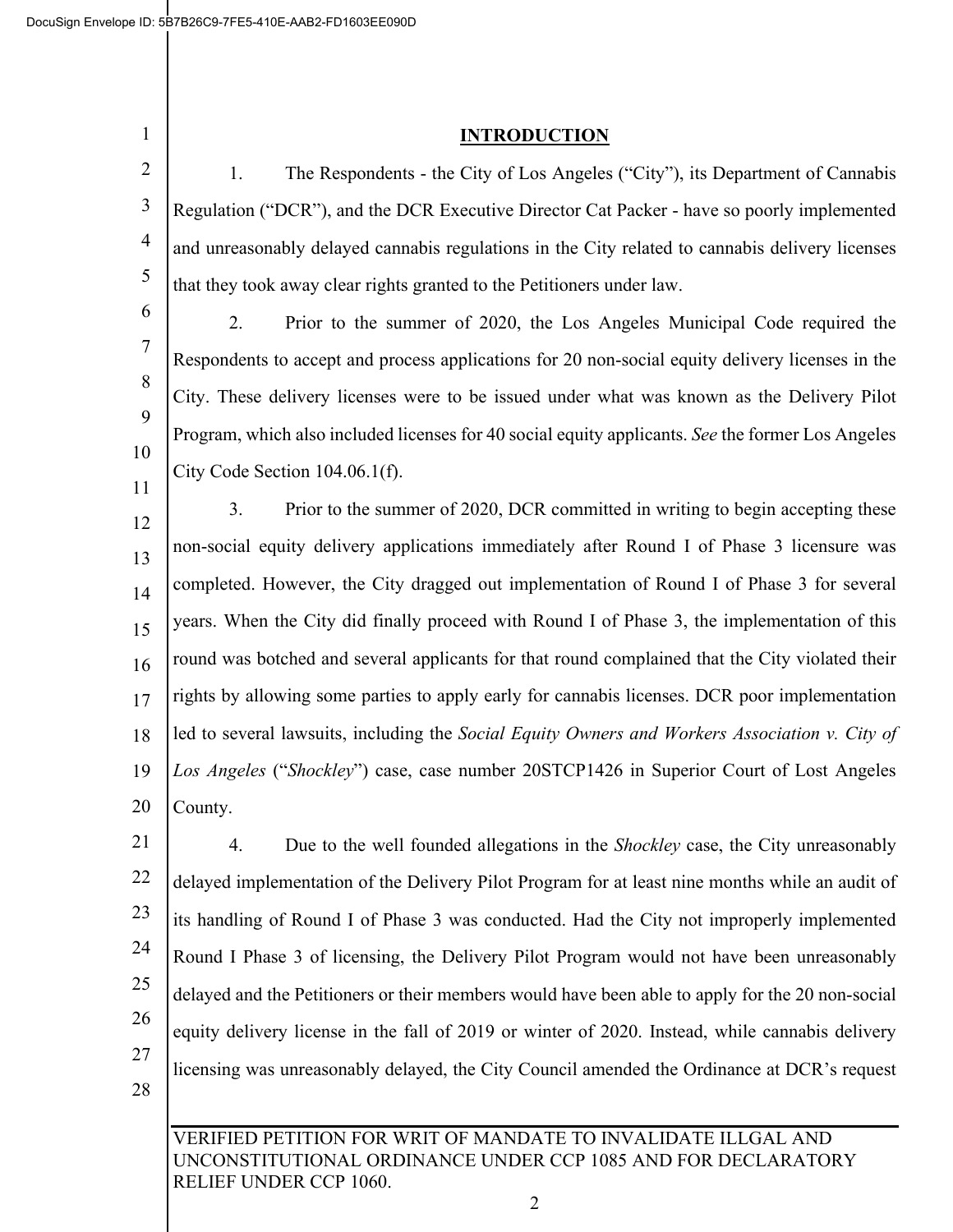1 2 and terminated the right of non-social equity applicants, such as the Petitioners or their members, to apply for cannabis delivery licenses under the Delivery Pilot Program until 2025.

3 4 5 6 7 8 9 5. Petitioners or their members took numerous actions in reliance on the commitment by the City to begin licensing non-social equity applicants for cannabis delivery licenses, including signing leases and paying rent on commercial real estate to hold a space for future licensing, foregoing other opportunities in expectation of the City issuing these delivery licenses, and making other modifications to their operations to accommodate future licensing of the premises for delivery operations.

10 11 12 13 6. Through the summer of 2020, DCR was required by law to issue 20 non-social equity licenses under the Delivery Pilot Program. The Petitioners or their members would have obtained some of the licenses in question. DCR never did accept applications for or issue licenses for non-social equity delivery licenses during this time.

14

7. Respondents' actions create numerous causes of action for the Petitioners.

15 16 17 8. First, Respondents' unreasonable delay and poor handling of the licensing process, followed by a change in the law, violated the Petitioners' due process rights under the California Constitution and the United States Constitution.

18

19 20 9. Second, even if the City may eventually allow non-social equity applicants to apply for delivery licenses in 2025, the delay in licensing amounts to a Constitutional taking of the Petitioners' clear rights to obtain these licenses prior to that time.

21 22 23 24 25 26 27 28 10. Third, Respondents took away Petitioners' rights without proper notice to the public of the change in law. Respondents provided public notice that the City Council was addressing a change in fees and fines, but in fact the ordinance change made numerous substantive changes in law beyond fees and fines, including terminating the Delivery Pilot Program. While the substantive changes were embedded in web links, the notice itself was misleading. In addition, Respondents passed the changes under the ruse that there was an immediate public health urgency requiring the immediate adoption of the change, when in fact there was no urgency justifying the immediate adoption of this ordinance change.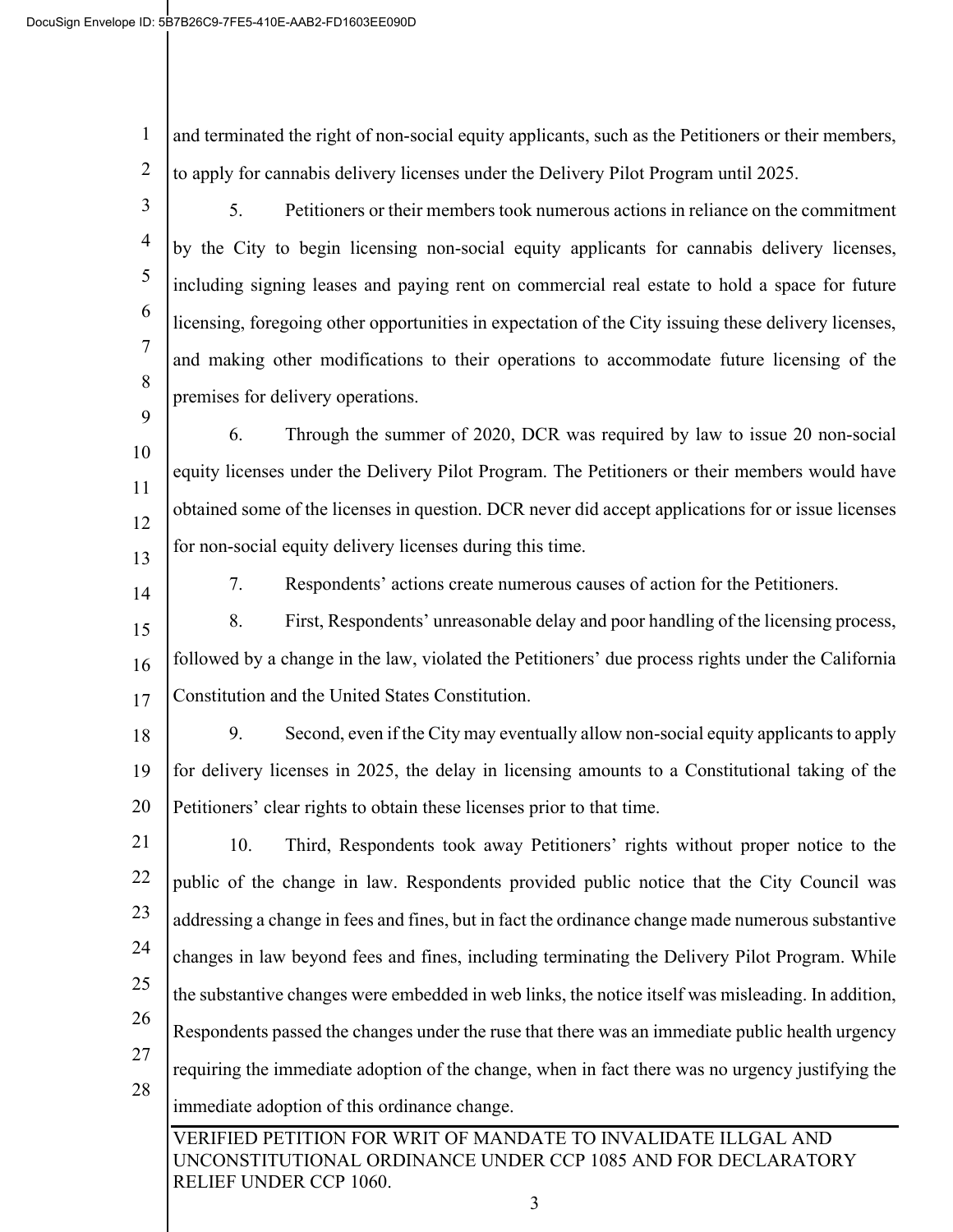3 4

5

6

7

8

9

1

2

11. For these reasons, Petitioners requests this Court to invalidate the current ordinance adopted by the City, at least with respect to reinstating the right of 20 non-social equity cannabis delivery licenses to be issued by the Respondents. Petitioner are not seeking to limit the right of social equity applicants to obtain additional delivery licenses, but are merely seeking to reinstate their own rights previously granted under law. Petitioners make this request on the grounds the amended ordinance violates the California Constitution on due process and takings grounds, and based on the improper public notice for the amended ordinance.

## **PARTIES**

10 11 12 13 14 15 16 17 18 12. Petitioner **SOUTHERN CALIFORNIA COALITION** ("SCC") is a domestic nonprofit corporation organized and existing under the laws of the State of California and is and was at all times mentioned herein qualified to do business in California. SCC is Southern California's largest cannabis trade association representing every sector of the cannabis industry, including pre-ICO and Proposition D compliant dispensaries, cultivation, manufacturing, distribution, transportation, lab testing, and existing or prospective cannabis delivery businesses. The organization's mission is to ensure that local, state and federal legislation is inclusive, fair, and implemented in a responsible manner. The organization's members are interested in parties in the outcome of this challenge and one or more of it members had rights at issue in this case.

19 20 21 22 23 24 25 13. Petitioner the **CALIFORNIA CANNABIS COURIERS ASSOCIATION** ("CCCA") is a domestic nonprofit corporation organized and existing under the laws of the State of California and is and was at all times mentioned herein qualified to do business in California. CCCA is a statewide cannabis industry association, consisting of current and prospective cannabis delivery businesses. CCCA works towards fair, responsible, and clear regulation of cannabis deliver in California. The organization's members are interested in parties in the outcome of this challenge and one or more of it members had rights at issue in this case.

26 27 28 14. Petitioner **ZACH PITTS** ("Pitts") is the majority owner of Strategic Star Properties, Inc., which has cannabis manufacturing and distribution licenses in the City of Los Angeles. Given Mr. Pitts licensure and background, he was qualified to apply for a non-social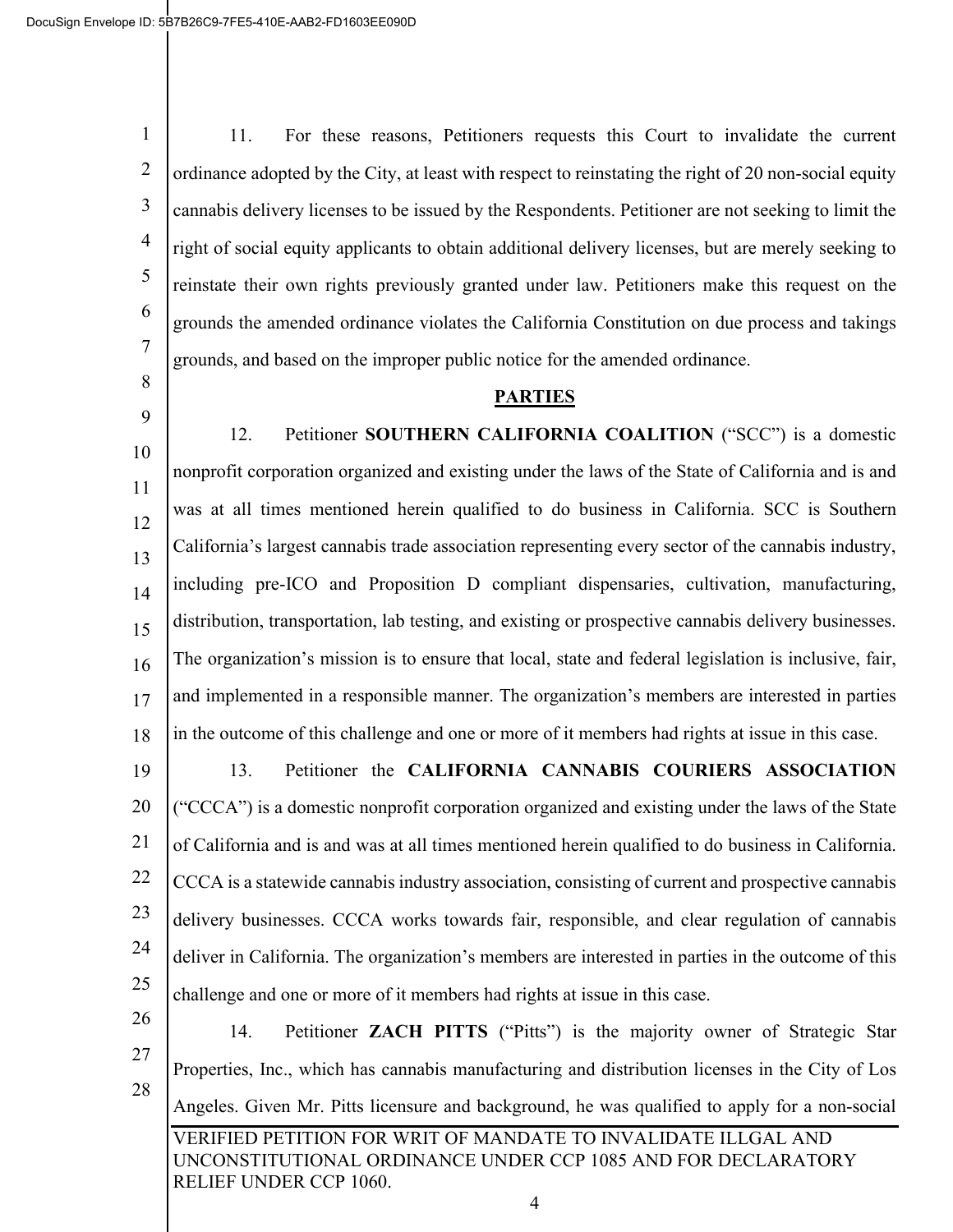VERIFIED PETITION FOR WRIT OF MANDATE TO INVALIDATE ILLGAL AND UNCONSTITUTIONAL ORDINANCE UNDER CCP 1085 AND FOR DECLARATORY RELIEF UNDER CCP 1060. 1 2 3 4 5 6 7 8 9 10 11 12 13 14 15 16 17 18 19 20 21 22 23 24 25 26 27 28 equity cannabis delivery license under the Delivery Pilot Program and is an interested party in this matter. 15. Petitioners SCC, CCCA, and Pitts will be collectively referred to as Petitioners. 16. Respondent **CITY OF LOS ANGELES ("City")** is a municipal corporation located in the County of Los Angeles, State of California. 17. Respondent **LOS ANGELES DEPARTMENT OF CANNABIS REGULATION ("DCR")** is an Agency of the City and is responsible for issuing licenses to sell commercial cannabis pursuant Los Angeles Municipal Code 104.00, *et seq.* 18. Respondent **CAT PACKER**, in her official capacity, is the director and/or managing agent of the DCR. 19. Respondents CITY, DCR, AND CAT PACKER shall be referred to collectively as Respondents. **JURISDICTION AND VENUE** 20. This court has jurisdiction to grant injunctive relief on behalf of Petitioners under Code of Civil Procedure Sections 1085. 21. This court has jurisdiction to grant declaratory relief on behalf of Petitioners under Code of Civil Procedure Sections 1060. 22. Venue is proper in the County of Los Angeles, in that Respondents reside in, and the acts and omissions complained of herein occurred in Los Angeles County and the Respondents maintain an office in the City of Los Angeles. *See* California Code Civ. Pro. Sections 393, 394(a). **FACTUAL BACKGROUND**  23. At all times relevant to this Petition, Petitioners were interested parties, interested in the outcome of Delivery Pilot Program for themselves and/or their members. Petitioners either were personally eligible to apply for a non-social equity license under the Delivery Pilot Program, or they represent members of their organizations that are eligible to apply for licensure under the program. Petitioners, or their members, would have acquired one or more of the 20 non-social equity licenses available under the program.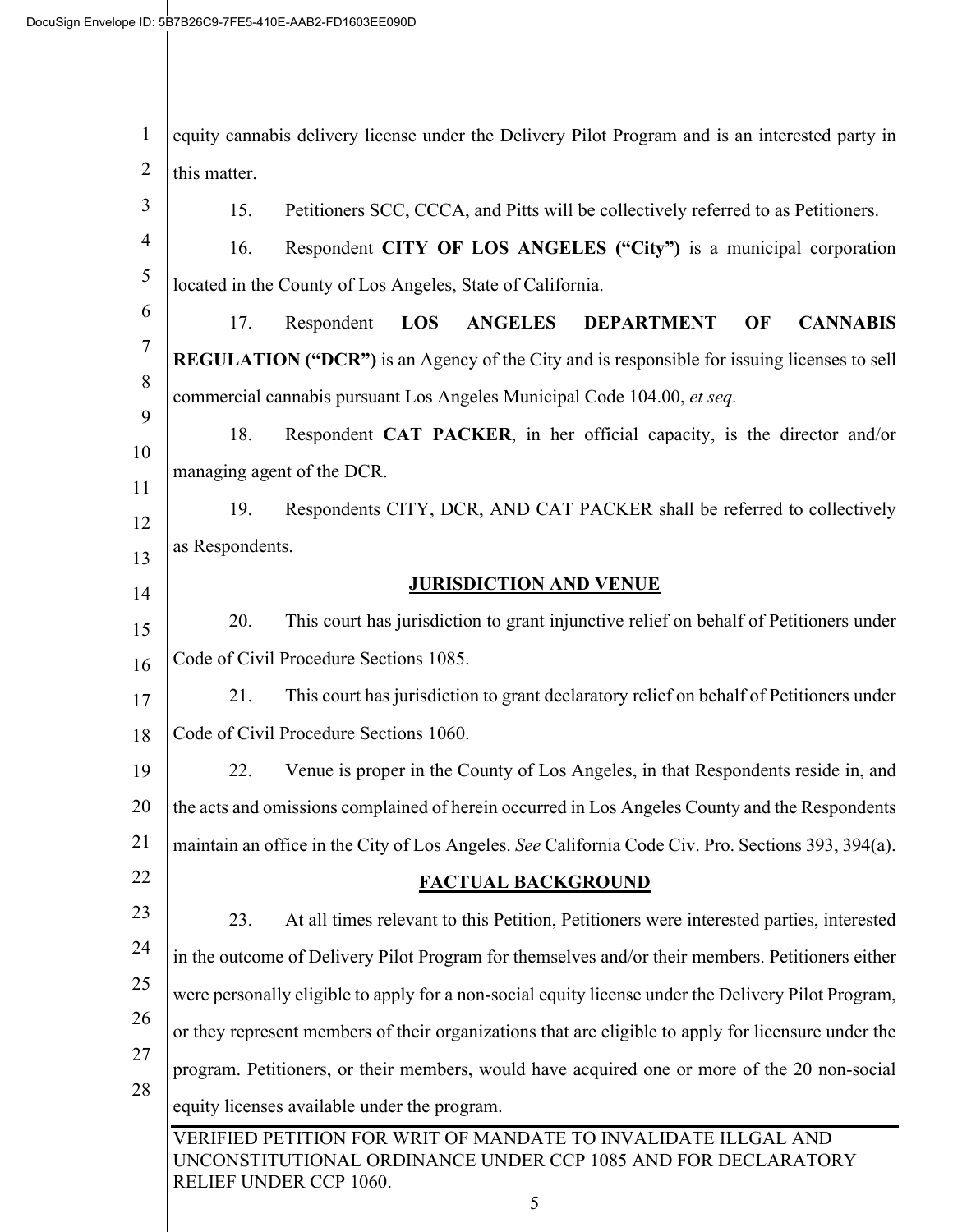1 2 3 24. The City has a long and tortured history regarding the regulation of cannabis in general and delivery in particular; including allegations of corruption, incompetence, and fundamental unfairness.

4 5 6 7 8 9 25. Under California law, cannabis delivery licenses are known as Type 9 licenses. They are also commonly referred to as non-storefront retailers. *See* Cal. Code Regs. tit. 16, §1514. 26. Prior to 2017, for many years, cannabis businesses were operating in the City under protections from Proposition 215, Senate Bill 420, and a variety of City rules such as the Interim Control Ordinance and City Proposition D that created significant confusion regarding the legality of cannabis delivery operations in the City.

10 11

12 13 14 15 16 27. After the passage of the California Adult Use of Marijuana Act ("Proposition 64") in 2016, voters in Los Angeles approved Measure M, the Los Angeles Cannabis Enforcement Taxation and Regulation Act in March 2017. Following the passage of Measure M, the City Council enacted is commercial cannabis Licensing and Social Equity Program in Los Angeles Municipal Code 104. The program within the City of Los Angeles is administered and run by the DCR and a Cannabis Regulation Commission.

17 18 19 20 28. In 2017, the Los Angeles City Council passed the initial Delivery Pilot Program. Under the program, the City promised to issue 60 total deliver licenses following Phase III Round 1 of licensing. Of those 60 licenses, 40 licenses were promised to social equity applicants and 20 were promised to non-social equity applicants. Specifically, the Los Angeles Code stated,

21 22

23

24

25

26

27

28

## (f) **Type 9 Application Processing.**

1. DCR *shall*, on a date beginning at its sole discretion, accept applications for processing under this section, provided that it posts written notice on its website at least 15 calendar days before the start date of the processing period. To be eligible for processing under this subsection, a Type 9 Applicant shall submit the following application documents: 1) a copy of an executed lease agreement with proof of a deposit or property deed for its Business Premises; 2) a Business Premises diagram; 3)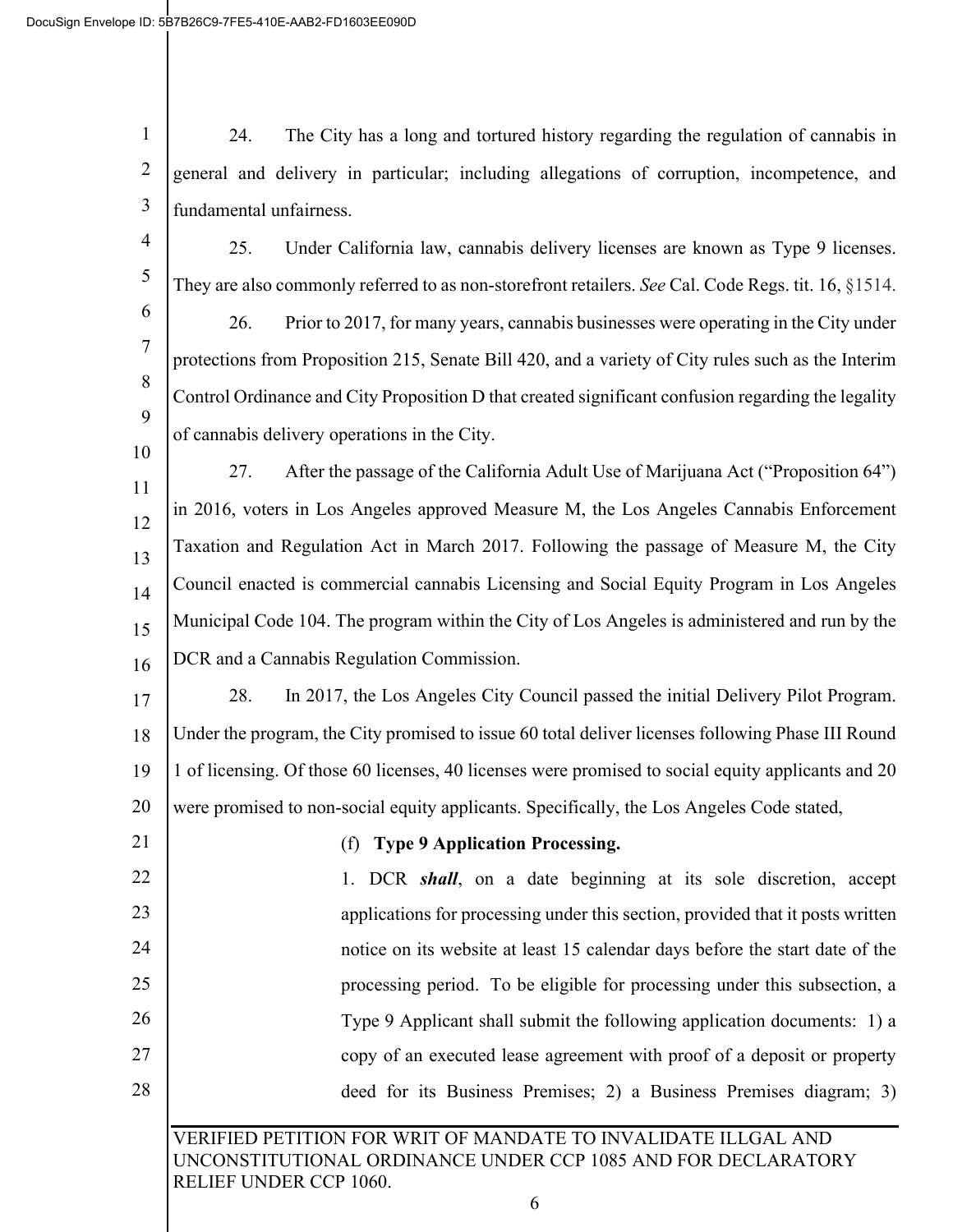| $\mathbf{1}$   | proposed staffing, security and delivery plans; 4) a dated radius map                                                                                          |
|----------------|----------------------------------------------------------------------------------------------------------------------------------------------------------------|
| $\overline{2}$ | including horizontal lines and labeling of any sensitive uses relative to a                                                                                    |
| 3              | Type 9 License; 5) an indemnification agreement; 6) a current Certificate                                                                                      |
| 4              | of Occupancy for retail use for the Business Premises; and 7) all business                                                                                     |
| 5              | records and agreements necessary to demonstrate that a Tier 1 or Tier 2                                                                                        |
| 6              | Social Equity Applicant owns the minimum Equity Share in the Type 9                                                                                            |
| 7              | Applicant required under Section 104.20, if applicable.                                                                                                        |
| 8              | 2. Delivery Pilot Program. DCR shall process the first 60 Type 9                                                                                               |
| 9              | Applications that meet the requirements of subdivision 1. of this subsection                                                                                   |
| 10             | and comply with the Social Equity Program priority processing ratios                                                                                           |
| 11             | specified in Section $104.20(a)$ . An Applicant who is eligible for processing                                                                                 |
| 12             | under subdivisions 3. or 4. of this subsection shall not be eligible for the                                                                                   |
| 13             | Delivery Pilot Program.                                                                                                                                        |
| 14             | Los Angeles City Code Section 104.06.1(f) (emphasis supplied noting the mandatory nature of                                                                    |
| 15             | DCR's obligations to accept and process applications). These provisions made clear that social                                                                 |
| 16             | equity applicants were entitled to 40 deliver licenses under the program and non-social equity                                                                 |
| 17             | applicants, such as Petitioner Pitts or members of the other Petitioners, were entitled to 20 delivery                                                         |
| 18             | licenses under the Delivery Pilot Program.                                                                                                                     |
| 19             | After 2017, Phase 1, Phase 2, and Phase 3 of cannabis business licensing in Los<br>29.                                                                         |
| 20             | Angeles were all significantly delayed, often due to understaffing and foreseeable funding issues                                                              |
| 21             | at the DCR. During Phase 2 licensing, the DCR had to ask the City to extend their mandated                                                                     |
| 22             | licensing deadline due to severe understaffing. These delays compounded when the City had to                                                                   |
| 23             | audit the irregularities in the Phase 3 application process. During the years of the DCR's and City                                                            |
| 24             | Council's delays and setbacks, Petitioners patiently waited for licensing to resume, causing many                                                              |
| 25             | to lose large amounts of money paying for rent and other application related fees.                                                                             |
| 26             | On September 27 <sup>th</sup> , 2019, DCR concluded accepting applicants for the Phase III<br>30.                                                              |
| 27             | Round 1 of licensing after numerous delays and setbacks. Immediately following the conclusion                                                                  |
| 28             |                                                                                                                                                                |
|                | VERIFIED PETITION FOR WRIT OF MANDATE TO INVALIDATE ILLGAL AND<br>UNCONSTITUTIONAL ORDINANCE UNDER CCP 1085 AND FOR DECLARATORY<br>RELIEF UNDER CCP 1060.<br>7 |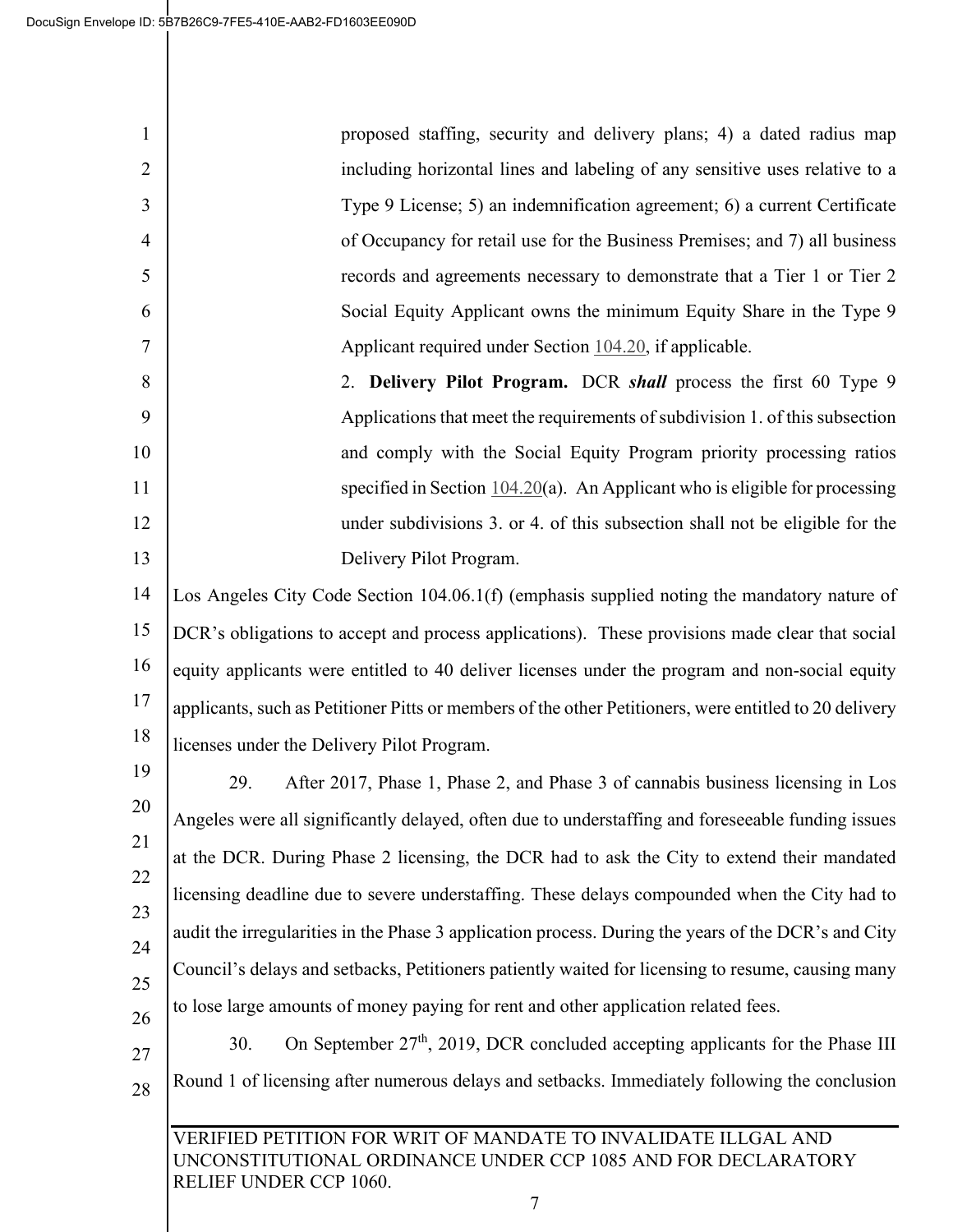1 2 3 of Round 1 Phase 3, it was revealed there were irregularities in the application process that allowed certain applicants to start the application process online before the officially announced start time of the round.

4 5 6 7 8 31. Given the improper implementation of Phase III Round 1 applications, in November 2019, the Office of the Chief Administrative Officer ("CAO") was directed by the Mayor's Office to conduct an independent, third-party audit of DCR's Phase III Round 1 licensing process in response to concerns raised by applicants and other members of the public about the fairness of the Phase III Round 1 licensing process.

9 10

11 12 13 32. On March 27, 2020, CAO transmitted the final results of the Phase III Round 1 Audit to the Mayor and City Council. Based on feedback received, including that of the Audit and from stakeholders, DCR acknowledged that the licensing process was not fair and had not been handled properly.

14 15 16 17 18 33. At no time from September 2019 through March 2020 did DCR begin accepting applications for the Delivery Pilot Program, despite prior assurances it would begin accepting delivery applications after the completion of the application process for Phase III Round 1. There is no reasonable or justifiable explanation for this delay in implementing the Delivery Pilot Program.

19 20 21 22 23 34. On April 10, 2020, the Department of Cannabis Regulation wrote a letter to the Rules Elections Intergovernmental Relations Committee with a list of recommendations for "legislative changes," including change the rules for all Phase 3 "Delivery Pilot Program" applicants. However, DCR did not indicate that the Delivery Pilot Program should be eliminated or that non-social equity applicants be prohibited from obtaining licensure for several years.

24

25 26 35. From March 2020 through June 2020, at no time did DCR initiate the application process for the Delivery Pilot Program and there is no reasonable or justifiable explanation for this delay.

- 27
- 28

36. On June 16, 2020, the DCR transmitted a proposed ordinance to the City Council which recommended the elimination of the non-social equity delivery licenses for the first time.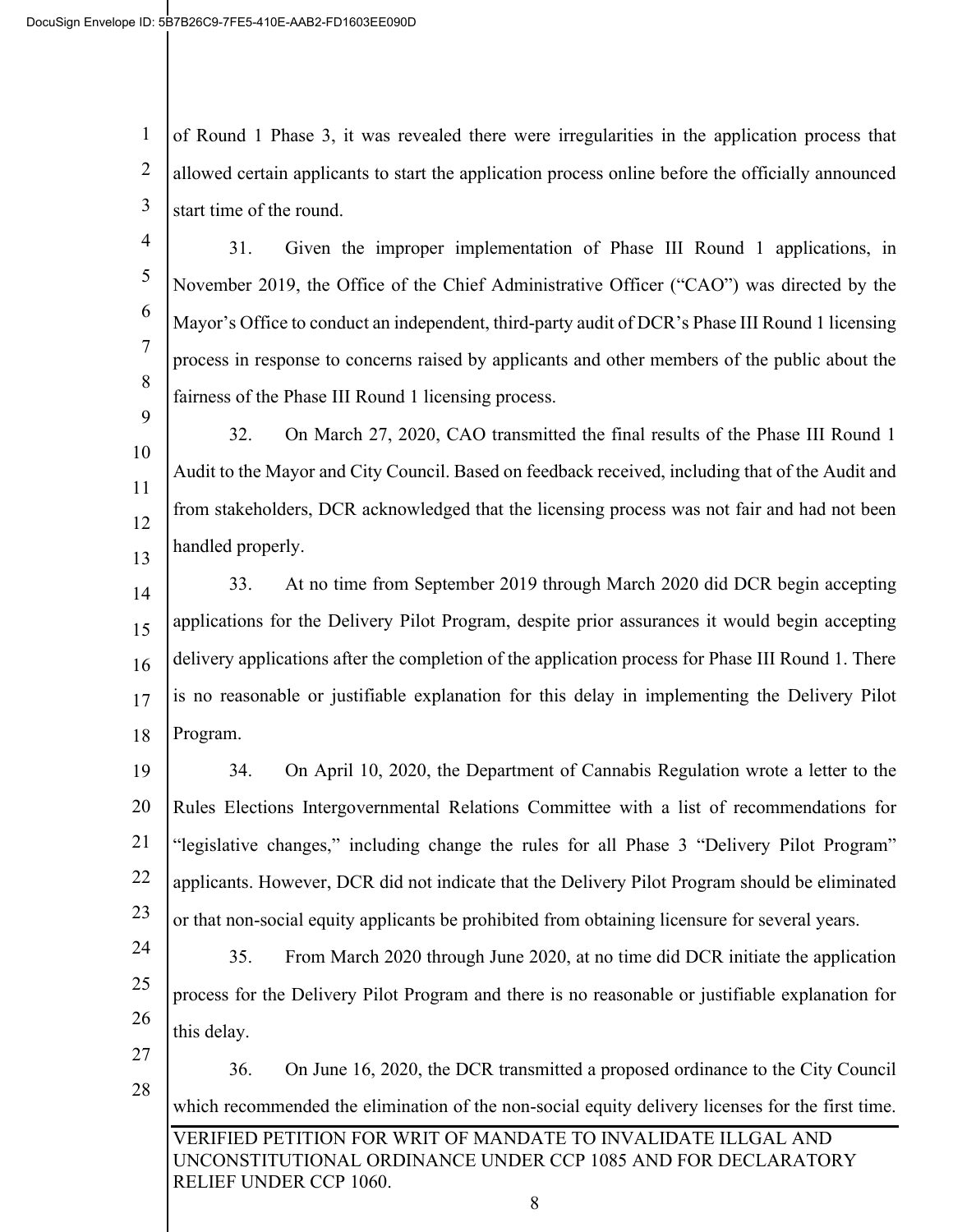1 2 The proposal limited Type 9 delivery licenses to only Social Equity applicants until January 1, 2025. The proposed amendments eliminated the Delivery Pilot Program.

3 4

37. On June 30th, 2020 the *Shockley* case reached settlement resulting in an increase from 100 to 200 retail licenses being issued as part of Phase III Round 1.

5 6 7 8 9 10 11 12 38. On July 1, 2020, the Los Angeles City Council gave initial approval to an ordinance amending portions of Article 4, Chapter X of the Los Angeles Municipal Code related to the Licensing and Social Equity Program, including the removal of the Delivery Pilot Program and the ability for non-retail Phase 2 applicants to apply for a delivery license until 2025. The amendment to the Los Angeles Municipal Code read as follows: "Type 9 Licenses shall be limited to only Social Equity Individual Applicants, as defined in Section 104.20(a) and (b), until January 1, 2025." *See* LAMC Section 104.06, Sec. 10(c).

13 14 15 16 17 18 39. On July 17 and July 23, 2020, the City published notice of the proposed ordinance changes in the Los Angeles Daily Journal. The Public Notice said the Los Angeles City Council was conducting a public hearing on amendments to the cannabis regulations related to "increasing fees and fines." While there was reference to the elimination of the Delivery Pilot Program buried in a reference to a website, the publication was misleading and did not explicitly say substantive changes were being considered to the Delivery Pilot Program.

19 20 21 22 40. On July 29, 2020, the Los Angeles City Council adopted the amendments, including the elimination of the Delivery Pilot Program. The amended ordinance was adopted using the urgency clause under L.A. Charter Section 253, claiming there was an urgent need to make the ordinance effective immediately. *See* section 32 of the Amended Ordinance.

23

24 25 26 27 28 41. The July 29, 2020 amendments resulted in the Los Angeles City Council creating licensing pathways for all pre-existing cannabis business operators within the City, spanning all aspects of the commercial cannabis supply chain, except for non-storefront (delivery) operators such as the Petitioners. In Phase 1 of cannabis business licensing, pre-existing storefront retailers received the opportunity to become licensed operators. In Phase 2 of cannabis business licensing in Los Angeles manufacturers, distributors, and cultivators received the opportunity to become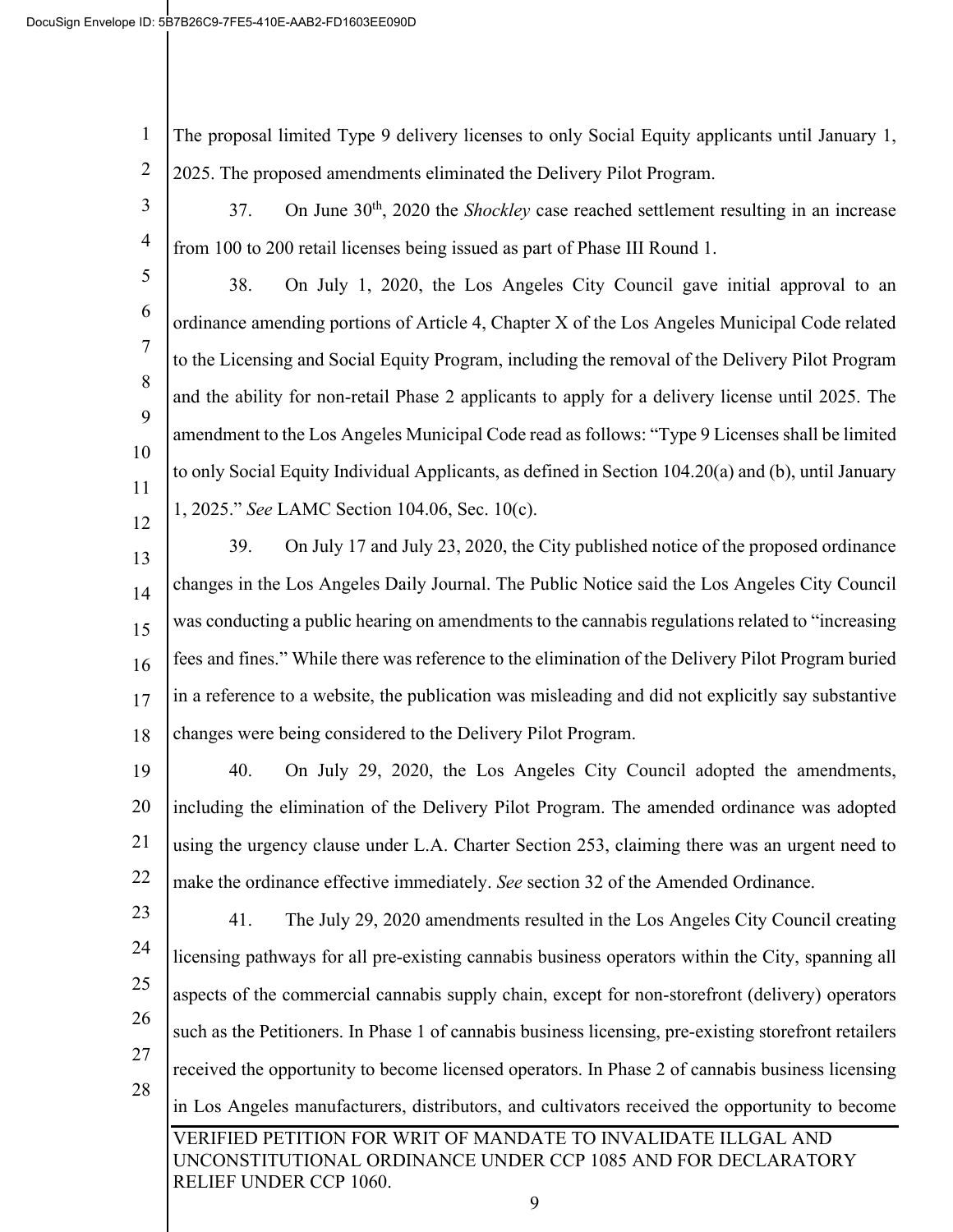1 2 3 4 licensed operators. In other words, all other aspects of the industry have been accommodated except non-social equity delivery licensees such as the Petitioners or their members. This denial of a path to non-social equity delivery applicants is fundamentally unfair given the equities in this case.

- 5 6 7 8 42. The consequences of the July 29, 2020 amendments is that legacy delivery operators who were promised the opportunity to obtain licensure by the DCR and Los Angeles City Council, but don't qualify as a social equity applicant, are now left without a pathway forward for nearly five years.
- 10 11 43. Based on this change in law, Petitioners and/or their members are no longer eligible to apply for or receive a delivery license until 2025.
- 12

9

## **LEGAL STANDARDS**

13 14 15 16 17 18 19 44. California Code of Civil Procedure 1085 explains a writ of mandate (or nonadministrative mandamus) may be issued to any municipal government or its agents, such as Respondents, "to compel the performance of an act which the law" requires. *See* CCP 1085. In other words, CCP 1085 authorizes relief to require Respondents to follow the law, including Constitutional provisions such as the due process and takings clause of the California Constitution. *See e.g. Western States Petroleum v Superior Court*, 9 C4th 559 (1995), *Bollengier v Doctors Med. Ctr.,* 222 CA3rd 1115.

- 20 21 45. In addition, judicial review of the validity of ordinances is also available through an action for declaratory judgment under CCP 1060 and Government Code 11350(a).
- 22 23 24 25 26 27 46. Exhaustion of administrative remedies is not required when the petitioner challenges the validity of the statute. *See State v. Superior Court (Veta Co.),* 12 C3d 237, 250 (1974). The petitioner "'need not show that he has any legal or special interest in the result, since it is sufficient that he is interested as a citizen in having the laws executed and the duty in question enforced …'" *Green v. Obledo*, 29 Cal.3d 126, 144 (1981). Thus, any interested citizens, such as the Petitioners, have standing to challenge an illegal ordinance.
- 28

47. Claims are ripe when there is no plain, speedy, and adequate remedy at law.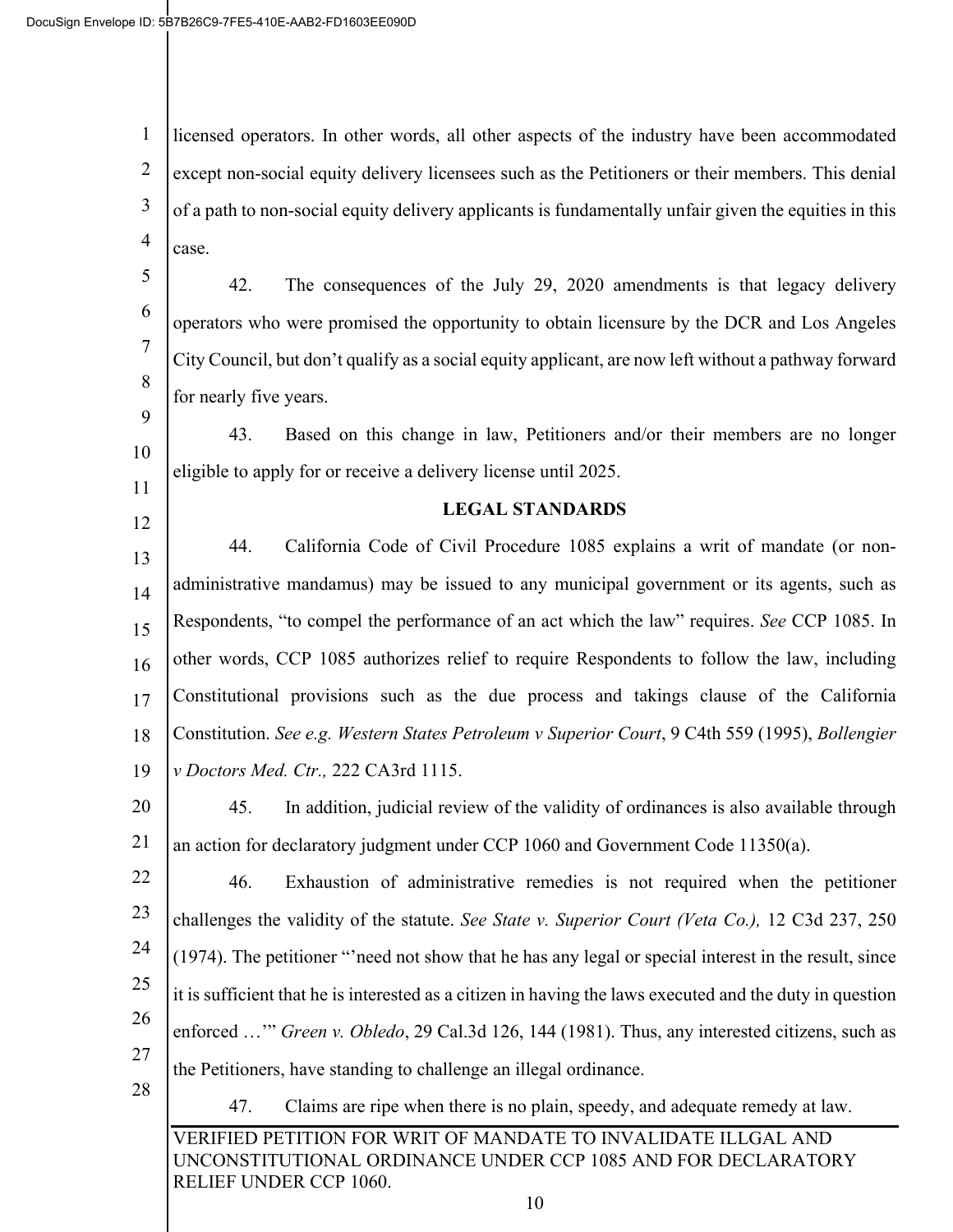VERIFIED PETITION FOR WRIT OF MANDATE TO INVALIDATE ILLGAL AND UNCONSTITUTIONAL ORDINANCE UNDER CCP 1085 AND FOR DECLARATORY RELIEF UNDER CCP 1060. 1 2 3 4 5 6 7 8 9 10 11 12 13 14 15 16 17 18 19 20 21 22 23 24 25 26 27 28 48. A person may not be deprived of life, liberty, or property without due process of law or denied equal protection of the laws. *See* Cal. Const., art. I, § 7. 49. Unreasonable delay in issuing licenses can be considered a due process violation. The time agencies take to make decisions must be governed by a "rule of reason;" *See Russell v. Landrieu*, 621 F.2d 1037, 1040 (9th Cir. 1980). 50. Private property may be taken or damaged for a public use and only when just compensation, ascertained by a jury unless waived, has first been paid to, or into court for, the owner. *See* California Constitution, Article I, Section 7. 51. Whether a property-holder possesses a legitimate claim of entitlement to a permit or approval turns on whether, under municipal law, the local agency lacks all discretion to deny issuance of the permit or to withhold its approval. Under this standard, a cognizable property interest exists only when the discretion of the issuing agency is so narrowly circumscribed that approval of a proper application is virtually assured. *See Clark v. City of Hermosa Beach*, 48 Cal.  $4<sup>th</sup> 1158 (1996).$ 52. A temporary taking of a property right can give rise to a claim under the California Constitution for a taking. *See First English Evangelical Lutheran Church v. County of Los Angeles,* 210 Cal. App. 3rd 1353 (1989). In other words, government-caused delay can amount to a regulatory taking. 53. Under Los Angeles Charter Section 251, no ordinance shall be valid or take effect unless published at least once in some daily newspaper circulated in the City of Los Angeles. 54. Under Los Angeles Charter Section 253, City Council may adopt an urgency ordinance, to be effective upon publication, only if "required for the immediate preservation of the public peace, health or safety. …."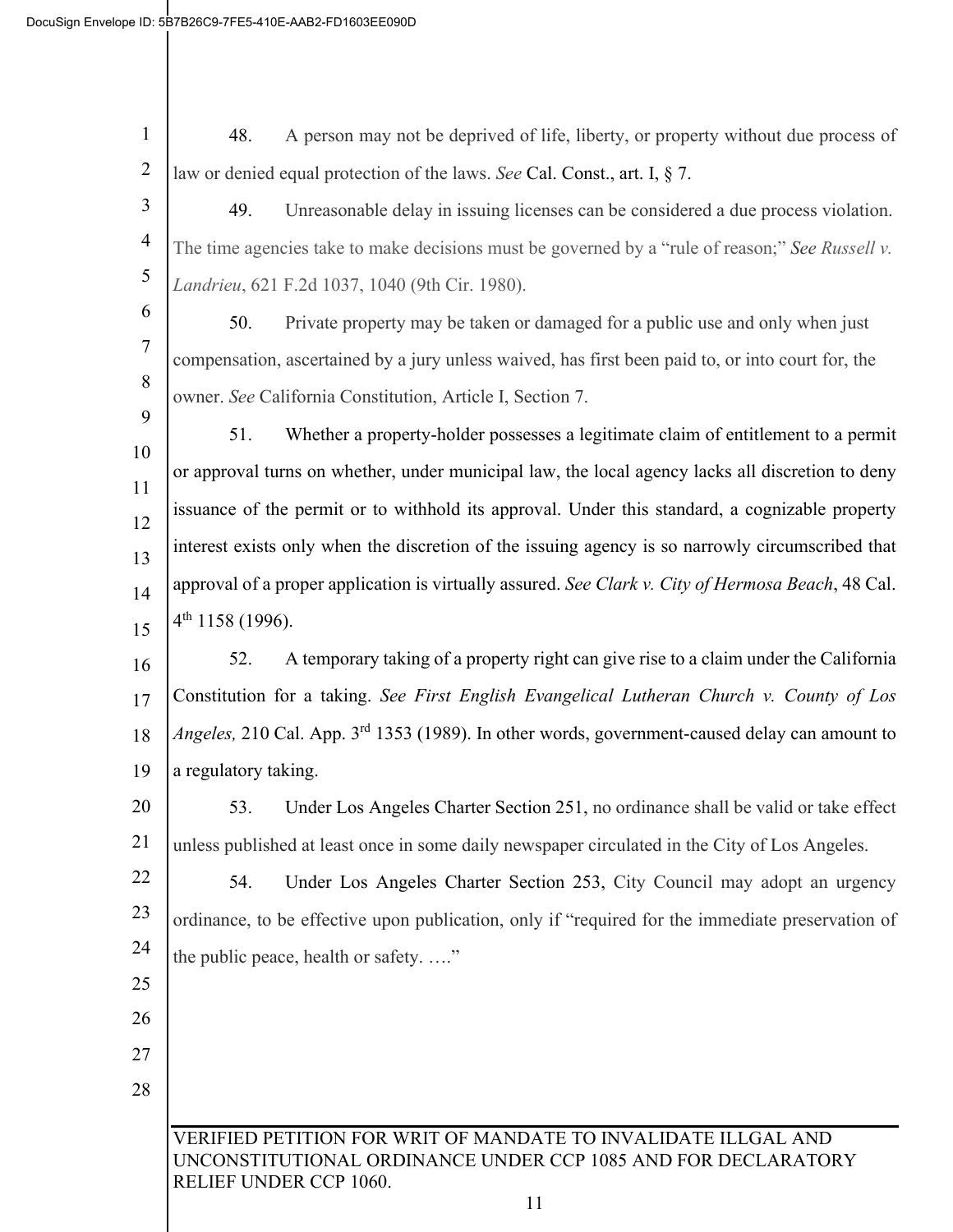| $\mathbf{1}$   | <b>FIRST CAUSE OF ACTION AGAINST ALL RESPONDENTS</b>                                                                                                      |
|----------------|-----------------------------------------------------------------------------------------------------------------------------------------------------------|
| $\overline{2}$ | <b>WRIT OF MANDATE (CCP 1085) - VIOLATION OF CALIFORNIA CONSTITUTION</b>                                                                                  |
| $\mathfrak{Z}$ | <b>DUE PROCESS CLAUSE ARTICLE I, SECTION 7</b>                                                                                                            |
| $\overline{4}$ | Petitioners re-allege and incorporate by reference Paragraphs 1 through 54,<br>55.                                                                        |
| 5              | inclusive, of this Petition as specifically set forth herein.                                                                                             |
| 6              | 56.<br>Respondents violated Petitioners' due process rights due to an unreasonable delay                                                                  |
| 7              | in opening up the application process for the Delivery Pilot Program.                                                                                     |
| 8              | 57.<br>Petitioners are interested parties under the law both because they, or their                                                                       |
| 9              | members, have a personal property interest at stake and also because they have an interest having                                                         |
| 10<br>11       | the Respondents follow the California Constitution.                                                                                                       |
| 12             | 58.<br>There is no plain, speedy, or adequate remedy at law other than this lawsuit.                                                                      |
| 13             | But for the unreasonable delay by Respondents in implementing the Delivery Pilot<br>59.                                                                   |
| 14             | Program, Petitioners or their members would have already applied for and been granted one or                                                              |
| 15             | more of the 20 available non-social equity delivery licenses. Respondents' delay, whether                                                                 |
| 16             | intentional or as a result of negligence, violated Petitioners right to due process.                                                                      |
| 17             | The Respondents had a mandatory duty under the law to issue the 20 non-social<br>60.                                                                      |
| 18             | equity licenses. Petitioners represent, via their memberships, nearly all of the potential applicants                                                     |
| 19             | for such licenses. Therefore, to the extent that Respondents had a duty to grant 20 licenses,                                                             |
| 20             | Petitioners had a property interest at stake in this matter that was protected by the California                                                          |
| 21             | Constitution.                                                                                                                                             |
| 22             | As a result, Respondents elimination of the Delivery Pilot Program after failing to<br>61.                                                                |
| 23             | implement the program in a reasonably timely manner violated Petitioners' rights to due process                                                           |
| 24             | under the California Constitution.                                                                                                                        |
| 25             |                                                                                                                                                           |
| 26             |                                                                                                                                                           |
| 27             |                                                                                                                                                           |
| 28             |                                                                                                                                                           |
|                | VERIFIED PETITION FOR WRIT OF MANDATE TO INVALIDATE ILLGAL AND<br>UNCONSTITUTIONAL ORDINANCE UNDER CCP 1085 AND FOR DECLARATORY<br>RELIEF UNDER CCP 1060. |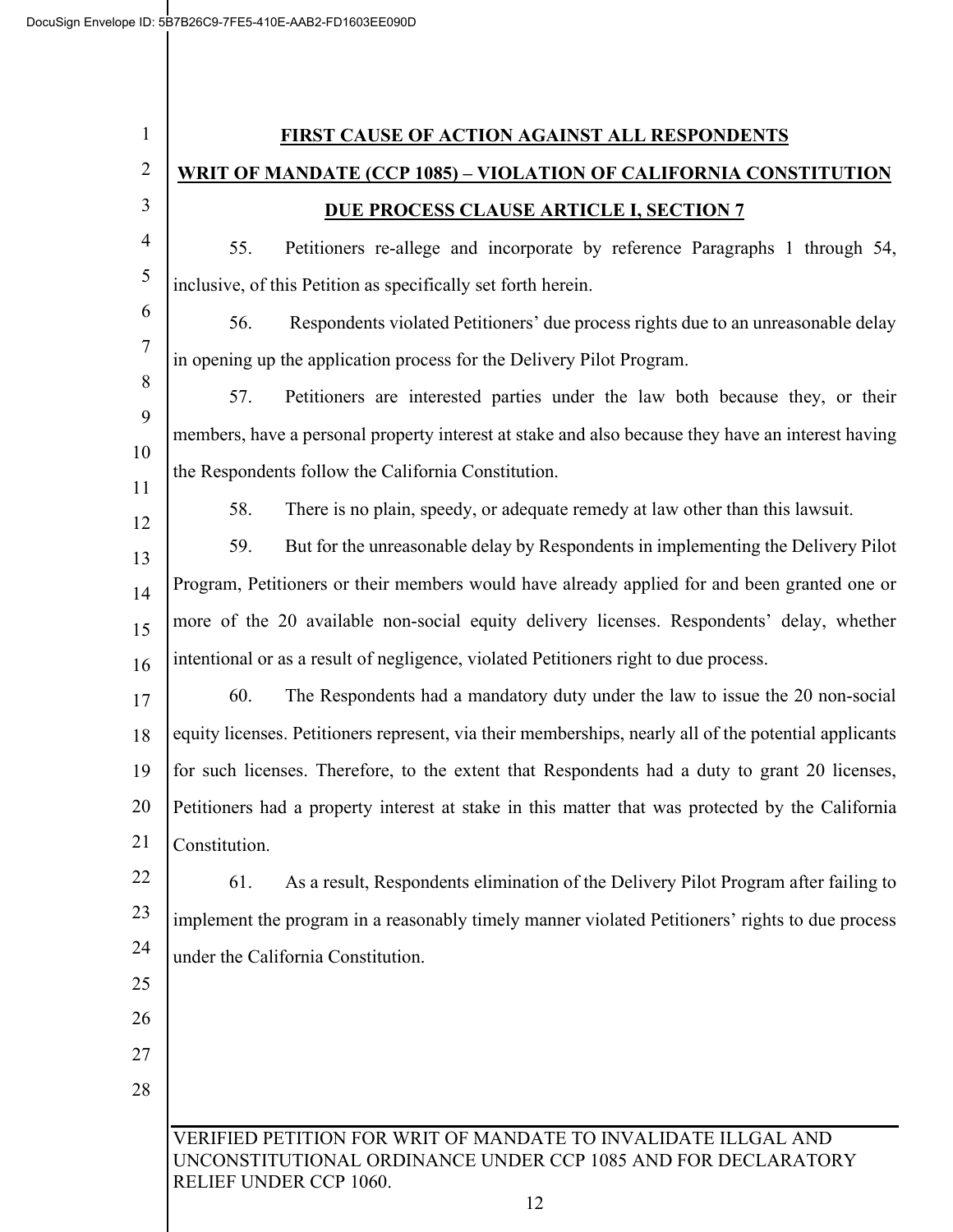| $\mathbf{1}$   | <b>SECOND CAUSE OF ACTION AGAINST ALL RESPONDENTS</b>                                                                                                           |
|----------------|-----------------------------------------------------------------------------------------------------------------------------------------------------------------|
| $\overline{2}$ | <b>DECLARATORY JUDGMENT (CCP 1060) - VIOLATION OF CALIFORNIA</b>                                                                                                |
| $\mathfrak{Z}$ | <b>CONSTITUTION DUE PROCESS CLAUSE ARTICLE I, SECTION 7</b>                                                                                                     |
| $\overline{4}$ | Petitioners re-alleges and incorporates by reference Paragraphs 1 through 54,<br>62.                                                                            |
| 5              | inclusive, of this Petition as specifically set forth herein.                                                                                                   |
| 6              | Respondents violated Petitioners' due process rights by causing an unreasonable<br>63.                                                                          |
| $\tau$         | delay in opening up the application process for the Delivery Pilot Program.                                                                                     |
| $\, 8$         | Petitioners are interested parties under the law both because they, or their<br>64.                                                                             |
| 9              | members, have a personal property interest at stake and also because they have an interest having                                                               |
| 10             | the Respondents follow the California Constitution.                                                                                                             |
| 11<br>12       | There is no plain, speedy, or adequate remedy at law other than this lawsuit.<br>65.                                                                            |
| 13             | But for the unreasonable delay by Respondents in implementing the Delivery Pilot<br>66.                                                                         |
| 14             | Program, Petitioners or their members would have already applied for and been granted 20 non-                                                                   |
| 15             | social equity delivery licenses. Respondents delay, whether intentional or as a result of                                                                       |
| 16             | negligence, violated Petitioners right to due process.                                                                                                          |
| 17             | The Respondents had a mandatory duty under the law to accept applications for<br>67.                                                                            |
| 18             | and issue 20 non-social equity licenses. Therefore, Petitioners had a property interest at stake in                                                             |
| 19             | this matter that was protected by the California Constitution.                                                                                                  |
| 20             | As a result, Respondents elimination of the Delivery Pilot Program after<br>68.                                                                                 |
| 21             | unreasonably delaying the implementation of the program violated Petitioners' rights to due                                                                     |
| 22             | process under the California Constitution.                                                                                                                      |
| 23             | THIRD CAUSE OF ACTION AGAINST ALL RESPONDENTS                                                                                                                   |
| 24             | <b>WRIT OF MANDATE (CCP 1085) – VIOLATION OF CALIFORNIA CONSTITUTION</b>                                                                                        |
| 25             | <b>TAKINGS CLAUSE ARTICLE I, SECTION 19</b>                                                                                                                     |
| 26             | 69.<br>Petitioners re-allege and incorporate by reference Paragraphs 1 through 54,                                                                              |
| 27             | inclusive, of this Petition as specifically set forth herein.                                                                                                   |
| 28             |                                                                                                                                                                 |
|                | VERIFIED PETITION FOR WRIT OF MANDATE TO INVALIDATE ILLGAL AND<br>UNCONSTITUTIONAL ORDINANCE UNDER CCP 1085 AND FOR DECLARATORY<br>RELIEF UNDER CCP 1060.<br>13 |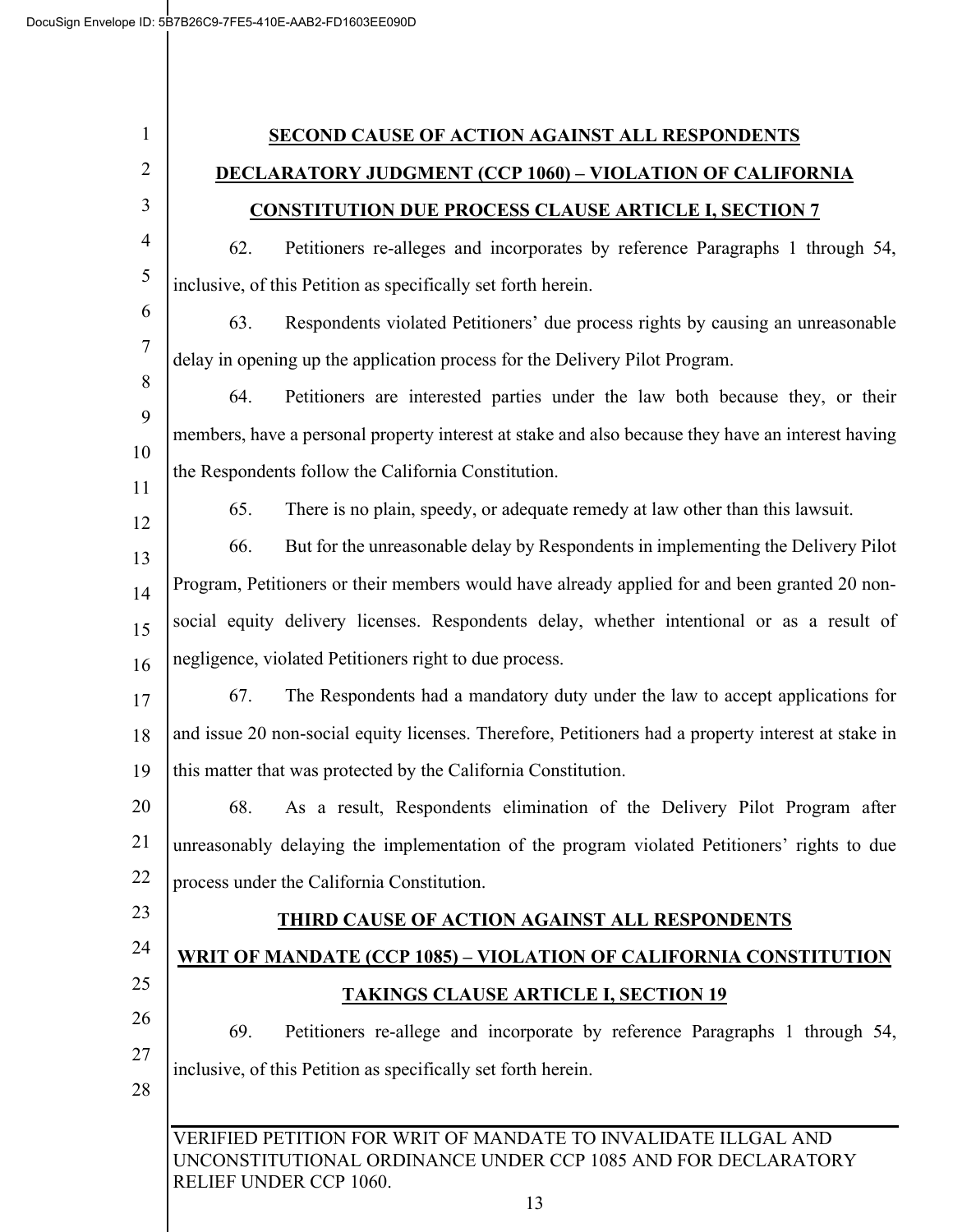| $\mathbf{1}$   | 70.                | The Respondents had a mandatory duty under the law to accept applications for                                                                                   |
|----------------|--------------------|-----------------------------------------------------------------------------------------------------------------------------------------------------------------|
| $\overline{2}$ |                    | and issue 20 non-social equity licenses. Petitioners would have received one or more of those 20                                                                |
| $\mathfrak{Z}$ |                    | non-social equity licenses. Therefore, Petitioners had a property interest at stake in this matter that                                                         |
| $\overline{4}$ |                    | was protected by the California Constitution.                                                                                                                   |
| 5              | 71.                | By amending the ordinance to eliminate the Delivery Pilot Program, Respondents                                                                                  |
| 6              |                    | engaged in a taking of a property interest from Petitioners.                                                                                                    |
| 7              | 72.                | While non-social equity delivery licenses may be issued after 2025, a delay in                                                                                  |
| 8              |                    | allowing a party to exercise its property rights is a taking.                                                                                                   |
| 9<br>10        | 73.                | Respondents did not pay compensation to the Petitioners for the elimination or                                                                                  |
| 11             |                    | delay of this property interest.                                                                                                                                |
| 12             | 74.                | Respondents violated Petitioners' Constitutional rights by taking property without                                                                              |
| 13             | just compensation. |                                                                                                                                                                 |
| 14             |                    | <b>FOURTH CAUSE OF ACTION AGAINST ALL RESPONDENTS</b>                                                                                                           |
| 15             |                    | <b>DECLARATORY JUDGMENT (CCP 1060) - VIOLATION OF CALIFORNIA</b>                                                                                                |
| 16             |                    | <b>CONSTITUTION TAKINGS CLAUSE ARTICLE I, SECTION 19</b>                                                                                                        |
| 17             | 75.                | Petitioners re-allege and incorporate by reference Paragraphs 1 through 54,                                                                                     |
| 18             |                    | inclusive, of this Petition as specifically set forth herein.                                                                                                   |
| 19             | 76.                | The Respondents had a mandatory duty under the law to accept applications for                                                                                   |
| 20             |                    | and issue 20 non-social equity licenses. Petitioners would have received one or more of those 20                                                                |
| 21             |                    | non-social equity licenses. Therefore, Petitioners had a property interest at stake in this matter that                                                         |
| 22             |                    | was protected by the California Constitution.                                                                                                                   |
| 23             | 77.                | By amending the ordinance to eliminate the Delivery Pilot Program, Respondents                                                                                  |
| 24             |                    | engaged in a taking of a property interest from Petitioners.                                                                                                    |
| 25             | 78.                | While non-social equity delivery licenses may be issued after 2025, a delay in                                                                                  |
| 26             |                    | allowing a party to exercise its property rights is a taking.                                                                                                   |
| 27             | 79.                | Respondents did not pay compensation to the Petitioners for the elimination or                                                                                  |
| 28             |                    | delay of this property interest.                                                                                                                                |
|                |                    | VERIFIED PETITION FOR WRIT OF MANDATE TO INVALIDATE ILLGAL AND<br>UNCONSTITUTIONAL ORDINANCE UNDER CCP 1085 AND FOR DECLARATORY<br>RELIEF UNDER CCP 1060.<br>14 |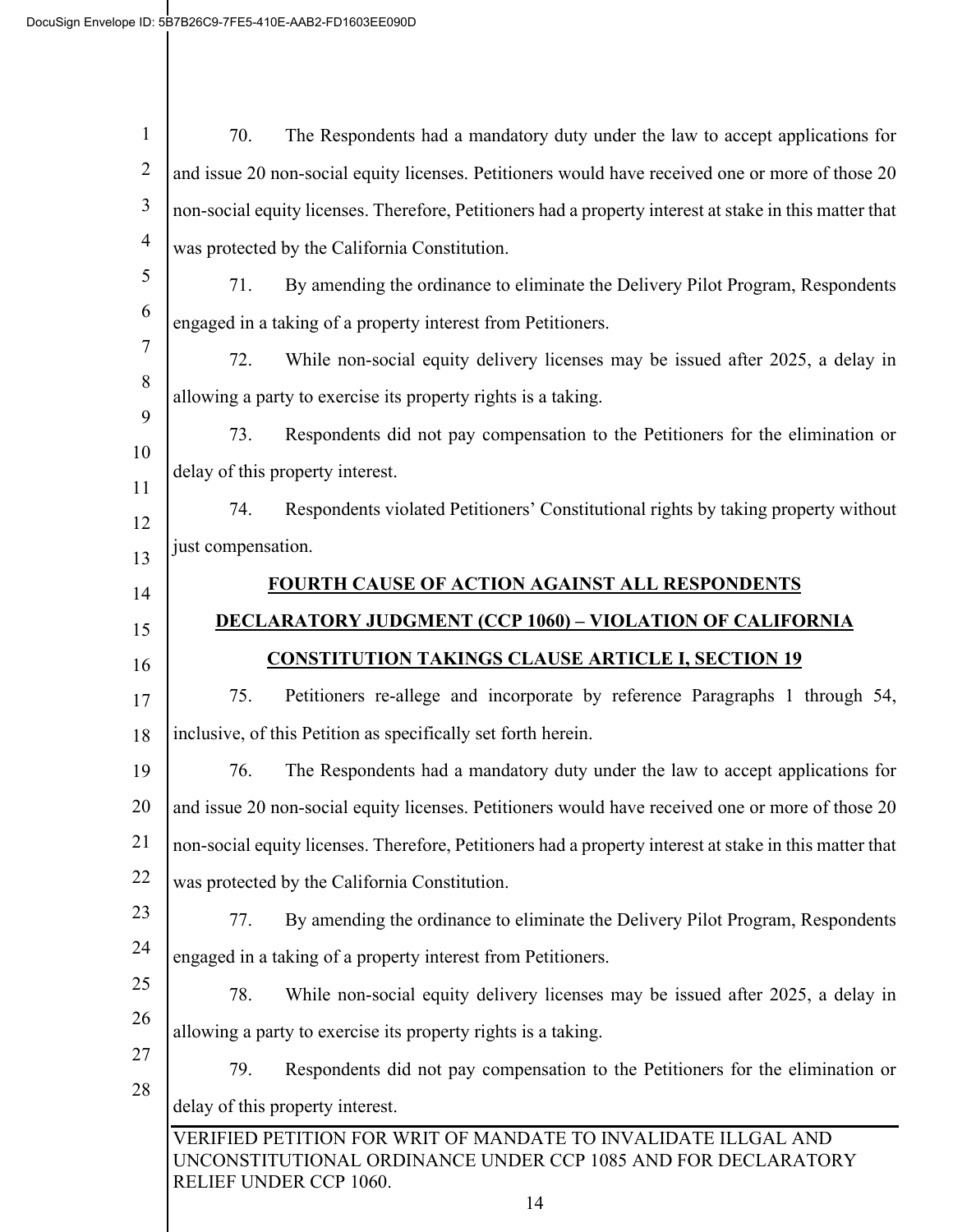| $\mathbf{1}$   | 80.                                                  | Respondents violated Petitioners' Constitutional rights by taking property without                                                                        |  |
|----------------|------------------------------------------------------|-----------------------------------------------------------------------------------------------------------------------------------------------------------|--|
| $\overline{2}$ | just compensation.                                   |                                                                                                                                                           |  |
| 3              | <b>FIFTH CAUSE OF ACTION AGAINST ALL RESPONDENTS</b> |                                                                                                                                                           |  |
| $\overline{4}$ |                                                      | <u>WRIT OF MANDATE (CCP 1085) – VIOLATION OF LOS ANGELES CHARTER</u>                                                                                      |  |
| 5              |                                                      | <b>SECTION 251 - PUBLICATION OR POSTING OF ORDINANCES</b>                                                                                                 |  |
| 6              | 81.                                                  | Petitioners re-allege and incorporate by reference Paragraphs 1 through 54,                                                                               |  |
| $\tau$         |                                                      | inclusive, of this Petition as specifically set forth herein.                                                                                             |  |
| 8              | 82.                                                  | The City Council cannot enact ordinance unless done in compliance with the                                                                                |  |
| 9              |                                                      | requirements of the City Charter.                                                                                                                         |  |
| 10             | 83.                                                  | The City Charter requires that ordinance be published in a newspaper of general                                                                           |  |
| 11<br>12       |                                                      | circulation in the City of Los Angeles.                                                                                                                   |  |
| 13             | 84.                                                  | The amended ordinance in this case was published under the title and auspices of                                                                          |  |
| 14             |                                                      | amending the "fees and fines" of the cannabis program in the City. In fact, the amended ordinance                                                         |  |
| 15             |                                                      | made wide ranges substantive changes, including eliminating the Deliver Pilot Program, which is                                                           |  |
| 16             |                                                      | much broader than changing fees and fines.                                                                                                                |  |
| 17             | 85.                                                  | The public was not properly noticed about the changes in this ordinance by this                                                                           |  |
| 18             |                                                      | deficient publication, or at a minimum the publication was misleading.                                                                                    |  |
| 19             | 86.                                                  | Therefore, the amendment to the ordinance eliminating the Delivery Pilot Program                                                                          |  |
| 20             |                                                      | were illegal without proper publication and therefore are void.                                                                                           |  |
| 21             |                                                      | SIXTH CAUSE OF ACTION AGAINST ALL RESPONDENTS                                                                                                             |  |
| 22             |                                                      | <b>DECLARATORY JUDGMENT (CCP 1060) - VIOLATION OF LOS ANGELES</b>                                                                                         |  |
| 23             |                                                      | <b>CHARTER SECTION 251 - PUBLICATION OR POSTING OF ORDINANCES</b>                                                                                         |  |
| 24             | 87.                                                  | Petitioners re-allege and incorporate by reference Paragraphs 1 through 54,                                                                               |  |
| 25             |                                                      | inclusive, of this Petition as specifically set forth herein.                                                                                             |  |
| 26             | 88.                                                  | The City Council cannot enact ordinance unless done in compliance with the                                                                                |  |
| 27             |                                                      | requirements of the City Charter.                                                                                                                         |  |
| 28             |                                                      |                                                                                                                                                           |  |
|                |                                                      | VERIFIED PETITION FOR WRIT OF MANDATE TO INVALIDATE ILLGAL AND<br>UNCONSTITUTIONAL ORDINANCE UNDER CCP 1085 AND FOR DECLARATORY<br>RELIEF UNDER CCP 1060. |  |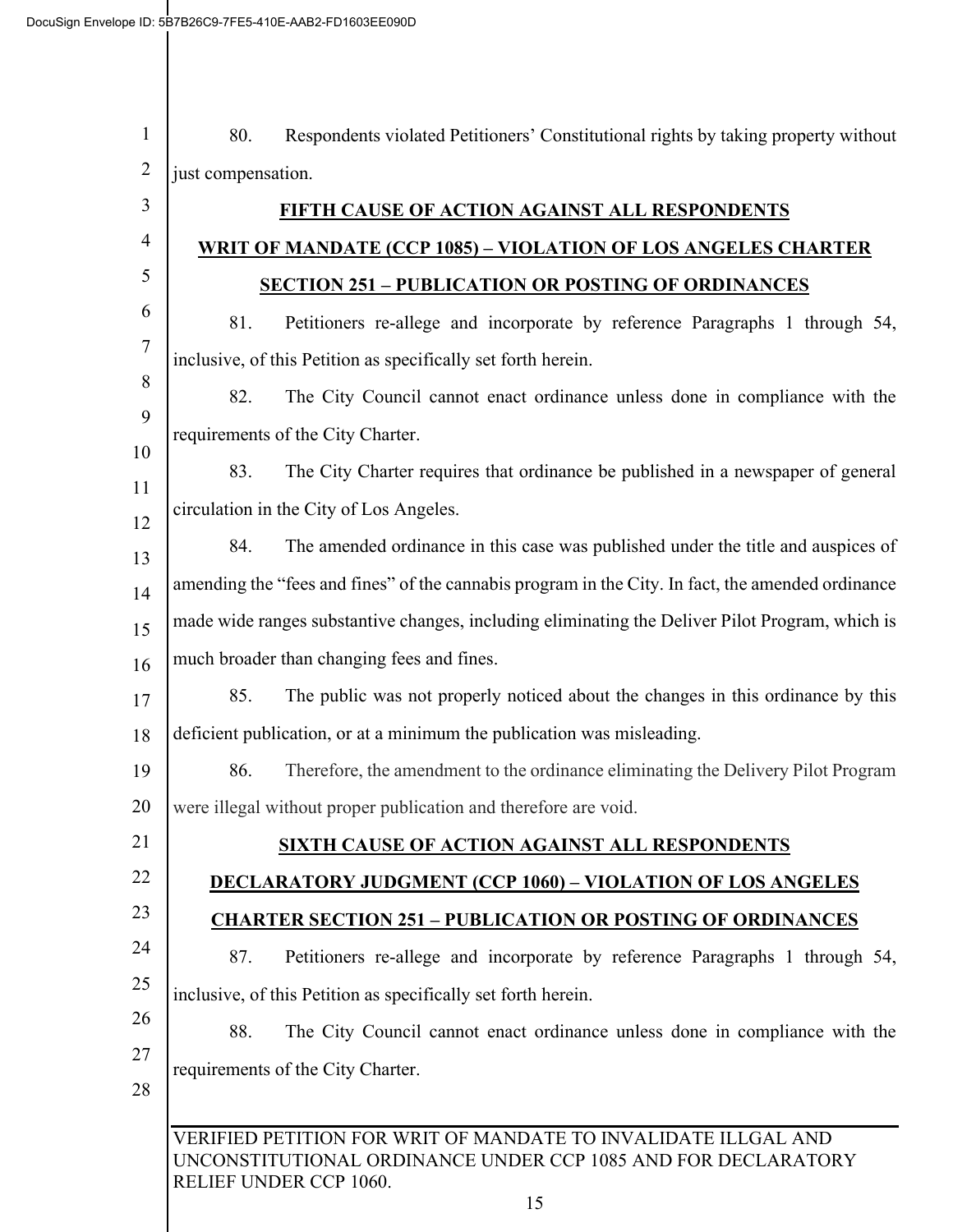| $\mathbf{1}$   | 89.                                     | The City Charter requires that ordinance be published in a newspaper of general                                                                           |  |
|----------------|-----------------------------------------|-----------------------------------------------------------------------------------------------------------------------------------------------------------|--|
| $\overline{2}$ | circulation in the City of Los Angeles. |                                                                                                                                                           |  |
| $\mathfrak{Z}$ | 90.                                     | The amended ordinance in this case was published under the title and auspices of                                                                          |  |
| $\overline{4}$ |                                         | amending the "fees and fines" of the cannabis program in the City. In fact, the amended ordinance                                                         |  |
| 5              |                                         | made wide ranges substantive changes, including eliminating the Deliver Pilot Program, which is                                                           |  |
| 6              |                                         | much broader than changing fees and fines. The notice was misleading and did not provide clear                                                            |  |
| 7              |                                         | notice to the public that the Deliver Pilot Program was being eliminated.                                                                                 |  |
| $8\phantom{.}$ | 91.                                     | The public was not properly noticed about the changes in this ordinance by this                                                                           |  |
| 9              |                                         | deficient publication, or at a minimum the publication was misleading.                                                                                    |  |
| 10<br>11       | 92.                                     | Had the public been properly noticed, it is likely the City Council would have                                                                            |  |
| 12             |                                         | received substantially more input from effected members of the public.                                                                                    |  |
| 13             | 93.                                     | Therefore, the amendment to the ordinance eliminating the Delivery Pilot Program                                                                          |  |
| 14             |                                         | were illegal without proper publication and therefore are void.                                                                                           |  |
| 15             |                                         | <b>SEVENTH CAUSE OF ACTION AGAINST ALL RESPONDENTS</b>                                                                                                    |  |
| 16             |                                         | <b>WRIT OF MANDATE (CCP 1085) - VIOLATION OF LOS ANGELES CHARTER</b>                                                                                      |  |
| 17             |                                         | <b>SECTION 253 - URGENCY ORDINANCE</b>                                                                                                                    |  |
| 18             | 94.                                     | Petitioners re-allege and incorporate by reference Paragraphs 1 through 54,                                                                               |  |
| 19             |                                         | inclusive, of this Petition as specifically set forth herein.                                                                                             |  |
| 20             | 95.                                     | The City Council adopted the Amended Ordinance under an urgency clause,                                                                                   |  |
| 21             |                                         | claiming there was an immediate need to pass the Ordinance for the "preservation of the public                                                            |  |
| 22             | peace, health or safety."               |                                                                                                                                                           |  |
| 23             | 96.                                     | The Delivery Pilot Program was eliminated without any urgent need.                                                                                        |  |
| 24             | 97.                                     | The claimed urgency in the ordinance was either entirely false or an exaggeration.                                                                        |  |
| 25             | 98.                                     | There are already delivery licenses existing within the City. Social equity                                                                               |  |
| 26             |                                         | applicants already had a right to obtain 40 delivery licenses under the Delivery Pilot Program.                                                           |  |
| 27             | 99.                                     | The City's purported urgency was a ruse that does not meet the standard under law.                                                                        |  |
| 28             |                                         |                                                                                                                                                           |  |
|                |                                         | VERIFIED PETITION FOR WRIT OF MANDATE TO INVALIDATE ILLGAL AND<br>UNCONSTITUTIONAL ORDINANCE UNDER CCP 1085 AND FOR DECLARATORY<br>RELIEF UNDER CCP 1060. |  |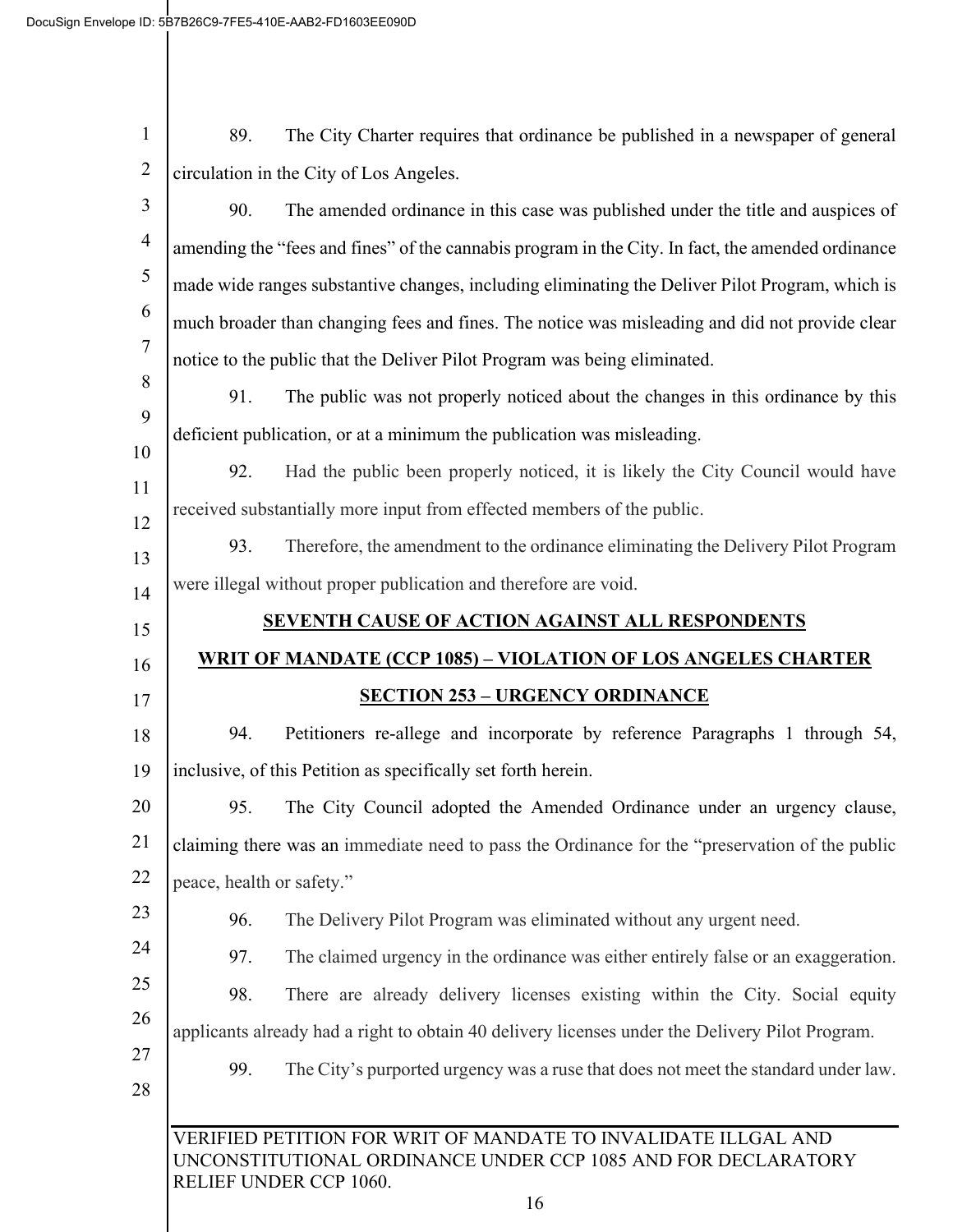| $\mathbf{1}$     |                                                                   | <b>EIGHTH CAUSE OF ACTION AGAINST ALL RESPONDENTS</b>                                                                                                     |  |
|------------------|-------------------------------------------------------------------|-----------------------------------------------------------------------------------------------------------------------------------------------------------|--|
| $\overline{2}$   | <b>DECLARATORY JUDGMENT (CCP 1060) - VIOLATION OF LOS ANGELES</b> |                                                                                                                                                           |  |
| 3                |                                                                   | <b>CHARTER SECTION 253 - URGENCY ORDINANCE</b>                                                                                                            |  |
| 4                | 100.                                                              | Petitioners re-allege and incorporate by reference Paragraphs 1 through 54,                                                                               |  |
| 5                | inclusive, of this Petition as specifically set forth herein.     |                                                                                                                                                           |  |
| 6                | 101.                                                              | The City Council adopted the Amended Ordinance under an urgency clause,                                                                                   |  |
| $\boldsymbol{7}$ |                                                                   | claiming there was an immediate need to pass the Ordinance for the "preservation of the public                                                            |  |
| 8                | peace, health or safety."                                         |                                                                                                                                                           |  |
| 9                | 102.                                                              | The Delivery Pilot Program was eliminated without any urgent need.                                                                                        |  |
| 10               | 103.                                                              | The claimed urgency in the ordinance was either entirely false or an exaggeration.                                                                        |  |
| 11               | 104.                                                              | There are already delivery licenses existing within the City. Social equity                                                                               |  |
| 12<br>13         |                                                                   | applicants already had a right to obtain 40 delivery licenses under the Delivery Pilot Program.                                                           |  |
| 14               | 105.                                                              | The City's purported urgency was a ruse that does not meet the standard under law.                                                                        |  |
| 15               |                                                                   | <b>PRAYER FOR RELIEF</b>                                                                                                                                  |  |
| 16               |                                                                   | Wherefore, the Plaintiff prays for the following relief:                                                                                                  |  |
| 17               | A.                                                                | Grant a writ of mandate ordering the Respondents to provide Petitioners due                                                                               |  |
| 18               | process of law;                                                   |                                                                                                                                                           |  |
| 19               | <b>B.</b>                                                         | Enter Declaratory Judgment in Petitioners' favor declaring the Respondents                                                                                |  |
| 20               |                                                                   | violated Petitioners' right to due process.                                                                                                               |  |
| 21               | $\mathbf{C}$ .                                                    | Grant a writ of mandate ordering the Respondents not to engage in a taking of                                                                             |  |
| 22               |                                                                   | Petitioners property rights without just compensation;                                                                                                    |  |
| 23               | D.                                                                | Enter Declaratory Judgment in Petitioners' favor declaring the Respondents took                                                                           |  |
| 24               |                                                                   | Petitioners' property rights without just compensation.                                                                                                   |  |
| 25               | E.                                                                | Grant a writ of mandate ordering that the elimination of the Delivery Pilot Program                                                                       |  |
| 26               |                                                                   | was done in violation of the requirement to publish all ordinances.                                                                                       |  |
| 27               |                                                                   |                                                                                                                                                           |  |
| 28               |                                                                   |                                                                                                                                                           |  |
|                  |                                                                   | VERIFIED PETITION FOR WRIT OF MANDATE TO INVALIDATE ILLGAL AND<br>UNCONSTITUTIONAL ORDINANCE UNDER CCP 1085 AND FOR DECLARATORY<br>RELIEF UNDER CCP 1060. |  |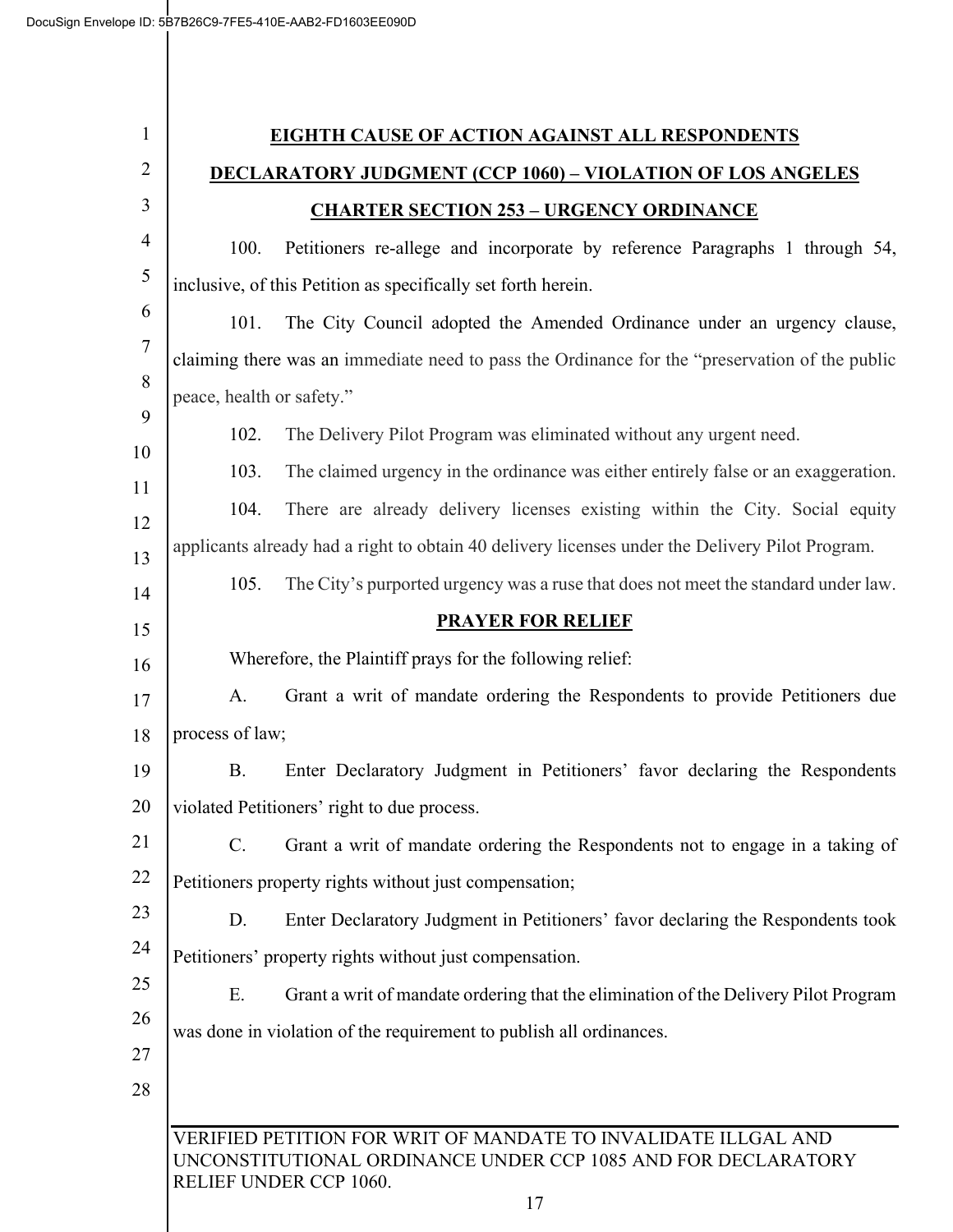| $\mathbf{1}$   | F.           |                         | Enter Declaratory Judgment in Petitioners' favor declaring the Respondents                                                            |
|----------------|--------------|-------------------------|---------------------------------------------------------------------------------------------------------------------------------------|
| $\overline{2}$ |              |                         | violated Petitioners' rights by the eliminating of the Delivery Pilot Program without proper                                          |
| 3              | publication. |                         |                                                                                                                                       |
| 4              | G.           |                         | Grant a writ of mandate ordering that the elimination of the Delivery Pilot Program                                                   |
| 5              |              |                         | did not meet the standard of urgency under the Los Angeles Charter Section 253.                                                       |
| 6              | Η.           |                         | Enter Declaratory Judgment in Petitioners' favor declaring the Respondents                                                            |
| 7              |              |                         | violated Petitioners' rights by eliminating the Delivery Pilot Program under an urgency clause                                        |
| 8              |              |                         | when the amendments did not meet the standard of urgency under the Los Angeles Charter Section                                        |
| 9              | 253.         |                         |                                                                                                                                       |
| 10             | I.           |                         | Award Petitioners their attorneys fees under CCP 1021.5; and                                                                          |
| 11             | J.           |                         | Such other and further relief the Court deems just and proper.                                                                        |
| 12             |              |                         |                                                                                                                                       |
| 13<br>14       |              | DATED: October 19, 2020 | MCALLISTER GARFIELD, P.C.                                                                                                             |
| 15             |              |                         | Sean McAllister                                                                                                                       |
| 16             |              |                         | By:<br>Sean T. McAllister, Esq.                                                                                                       |
| 17             |              |                         | Andrew Koussevitzky, Esq.                                                                                                             |
| 18             |              |                         | <b>ATTORNEYS FOR PLAINTIFF</b>                                                                                                        |
| 19             |              |                         |                                                                                                                                       |
| 20             |              |                         |                                                                                                                                       |
| 21             |              |                         |                                                                                                                                       |
| 22             |              |                         |                                                                                                                                       |
| 23             |              |                         |                                                                                                                                       |
| 24             |              |                         |                                                                                                                                       |
| 25             |              |                         |                                                                                                                                       |
| 26             |              |                         |                                                                                                                                       |
| 27             |              |                         |                                                                                                                                       |
| 28             |              |                         |                                                                                                                                       |
|                |              | RELIEF UNDER CCP 1060.  | VERIFIED PETITION FOR WRIT OF MANDATE TO INVALIDATE ILLGAL AND<br>UNCONSTITUTIONAL ORDINANCE UNDER CCP 1085 AND FOR DECLARATORY<br>18 |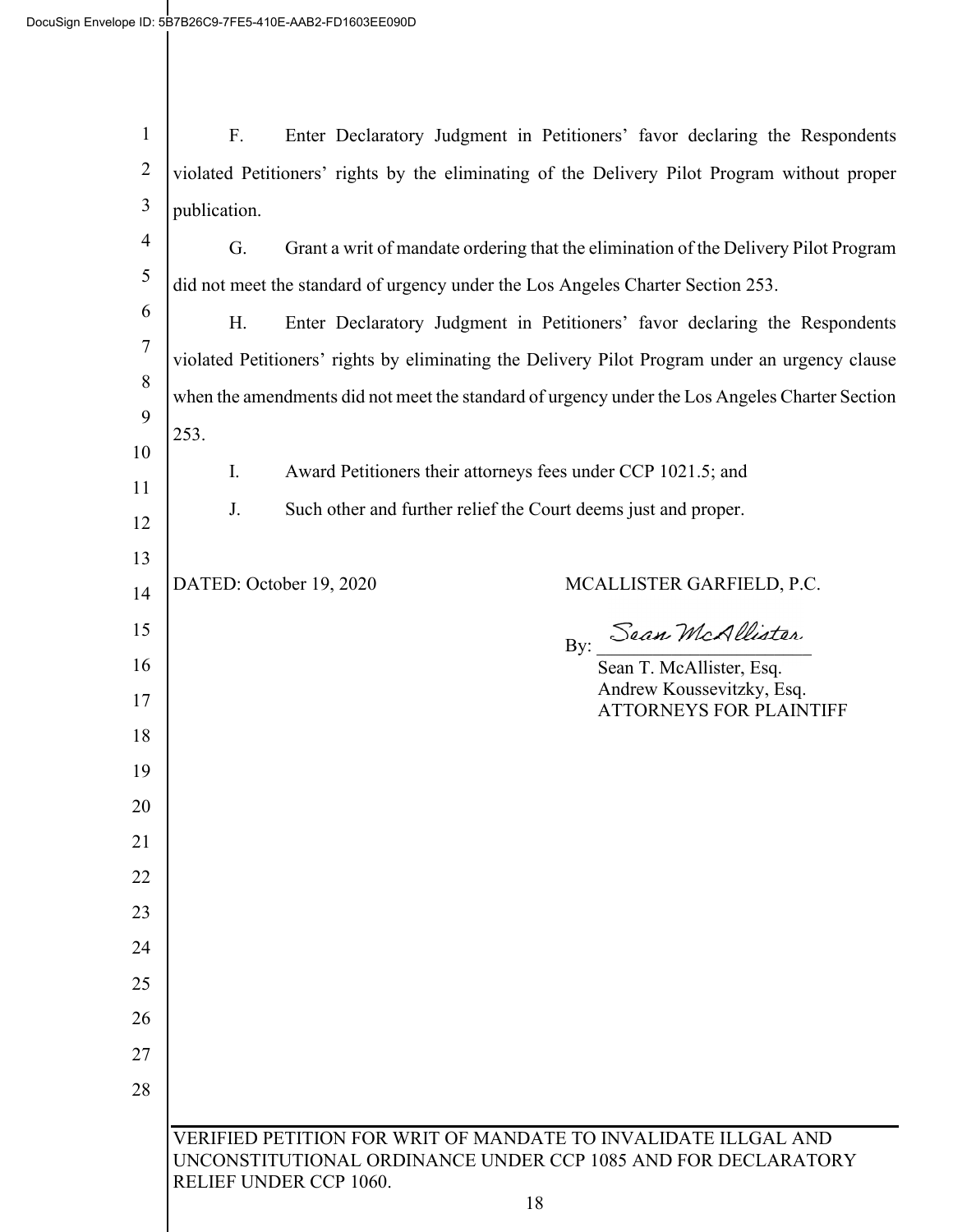| 1              | <b>VERIFICATION</b>                                                                                                                                             |
|----------------|-----------------------------------------------------------------------------------------------------------------------------------------------------------------|
| $\overline{2}$ |                                                                                                                                                                 |
| 3              | I, Adam Spiker, declare:                                                                                                                                        |
| $\overline{4}$ | I am the Executive Director of the Petitioner, SOUTHERN CALIFORNIA                                                                                              |
| 5              | COALITION, a domestic non-profit corporation organized and existing under the laws of                                                                           |
| 6              | California. I have been authorized to make this verification on behalf of such entity, and I am                                                                 |
| 7              | also making this verification on my own behalf.                                                                                                                 |
| 8<br>9         | I have read the foregoing Petition for Writ of Mandate and I know the contents thereof. I                                                                       |
| 10             | declare the facts alleged in the petition are within my own knowledge, and I know these facts to                                                                |
| 11             | be true.                                                                                                                                                        |
| 12             | I declare under penalty of perjury, under the laws of the State of California, that the                                                                         |
| 13             |                                                                                                                                                                 |
| 14             | foregoing is true and correct. This verification was executed on this 16th day of October 2020,                                                                 |
| 15             | in Los Angeles, California.                                                                                                                                     |
| 16             | By:                                                                                                                                                             |
| 17             | Udam løskes                                                                                                                                                     |
| 18             | Adam Spiker                                                                                                                                                     |
| 19             |                                                                                                                                                                 |
| 20             |                                                                                                                                                                 |
| 21<br>22       |                                                                                                                                                                 |
| 23             |                                                                                                                                                                 |
| 24             |                                                                                                                                                                 |
| 25             |                                                                                                                                                                 |
| 26             |                                                                                                                                                                 |
| 27             |                                                                                                                                                                 |
| 28             |                                                                                                                                                                 |
|                | VERIFIED PETITION FOR WRIT OF MANDATE TO INVALIDATE ILLGAL AND<br>UNCONSTITUTIONAL ORDINANCE UNDER CCP 1085 AND FOR DECLARATORY<br>RELIEF UNDER CCP 1060.<br>19 |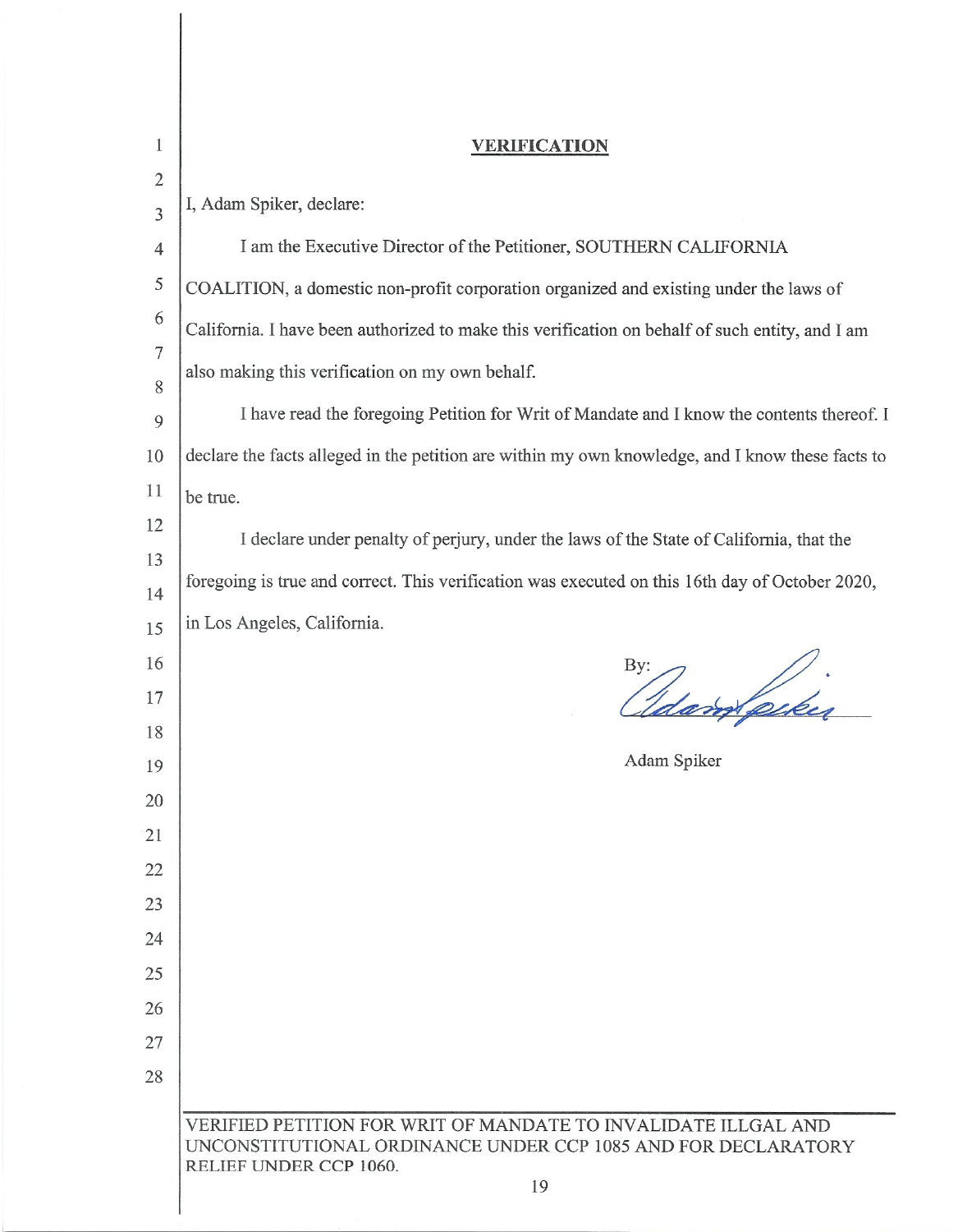| 1              | <u>VERIFICATION</u>                                                                                                                                             |
|----------------|-----------------------------------------------------------------------------------------------------------------------------------------------------------------|
| $\overline{2}$ |                                                                                                                                                                 |
| $\overline{3}$ | I, Steven Domingo, declare:                                                                                                                                     |
| $\overline{4}$ | I am a member of Petitioner, CALIFORNIA CANNABIS COURIERS ASSOCITION, a                                                                                         |
| 5              | domestic non-profit corporation organized and existing under the laws of California. I have been                                                                |
| 6              | authorized to make this verification on behalf of such entity, and I am also making this                                                                        |
| 7<br>8         | verification on my own behalf.                                                                                                                                  |
| 9              | I have read the foregoing Petition for Writ of Mandate and I know the contents thereof. I                                                                       |
| 10             | declare the facts alleged in the petition are within my own knowledge, and I know these facts to                                                                |
| 11             | be true.                                                                                                                                                        |
| 12             | I declare under penalty of perjury, under the laws of the State of California, that the                                                                         |
| 13             |                                                                                                                                                                 |
| 14             | foregoing is true and correct. This verification was executed on this 16th day of October 2020,                                                                 |
| 15             | in Los Angeles, California.<br>DocuSigned by:                                                                                                                   |
| 16             | By:                                                                                                                                                             |
| 17<br>18       | 53B3D923C09441                                                                                                                                                  |
| 19             | Steven Domingo                                                                                                                                                  |
| 20             |                                                                                                                                                                 |
| 21             |                                                                                                                                                                 |
| 22             |                                                                                                                                                                 |
| 23             |                                                                                                                                                                 |
| 24             |                                                                                                                                                                 |
| 25             |                                                                                                                                                                 |
| 26             |                                                                                                                                                                 |
| 27             |                                                                                                                                                                 |
| 28             |                                                                                                                                                                 |
|                | VERIFIED PETITION FOR WRIT OF MANDATE TO INVALIDATE ILLGAL AND<br>UNCONSTITUTIONAL ORDINANCE UNDER CCP 1085 AND FOR DECLARATORY<br>RELIEF UNDER CCP 1060.<br>20 |